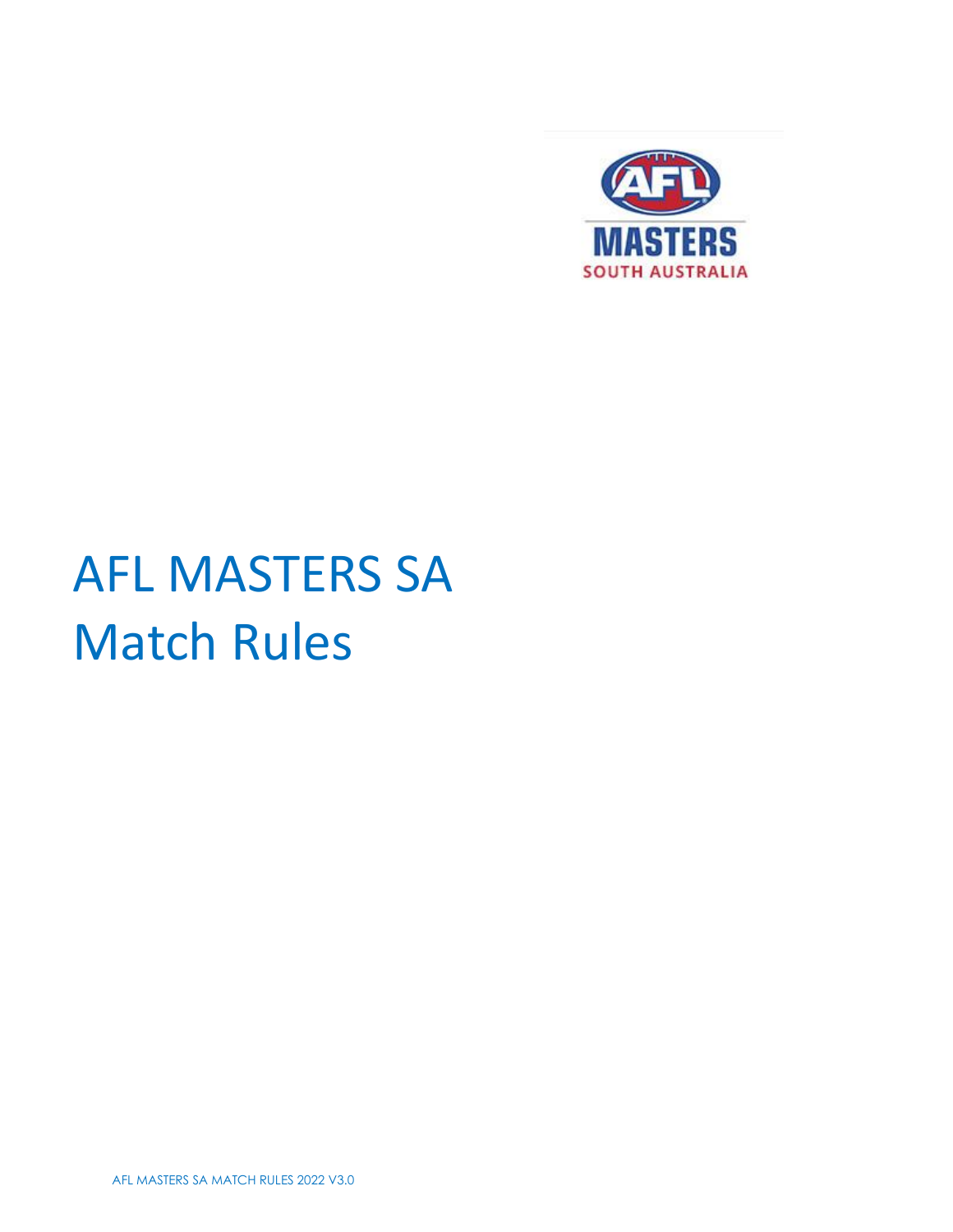# <span id="page-1-0"></span>**Table of Contents**

| TIMEKEEPERS, DURATION OF MATCHES, QUARTERS |  |
|--------------------------------------------|--|
|                                            |  |
|                                            |  |
| KICKING BALL INTO PLAY AFTER A BEHIND HAS  |  |
|                                            |  |
|                                            |  |
|                                            |  |
|                                            |  |
|                                            |  |
|                                            |  |
|                                            |  |
|                                            |  |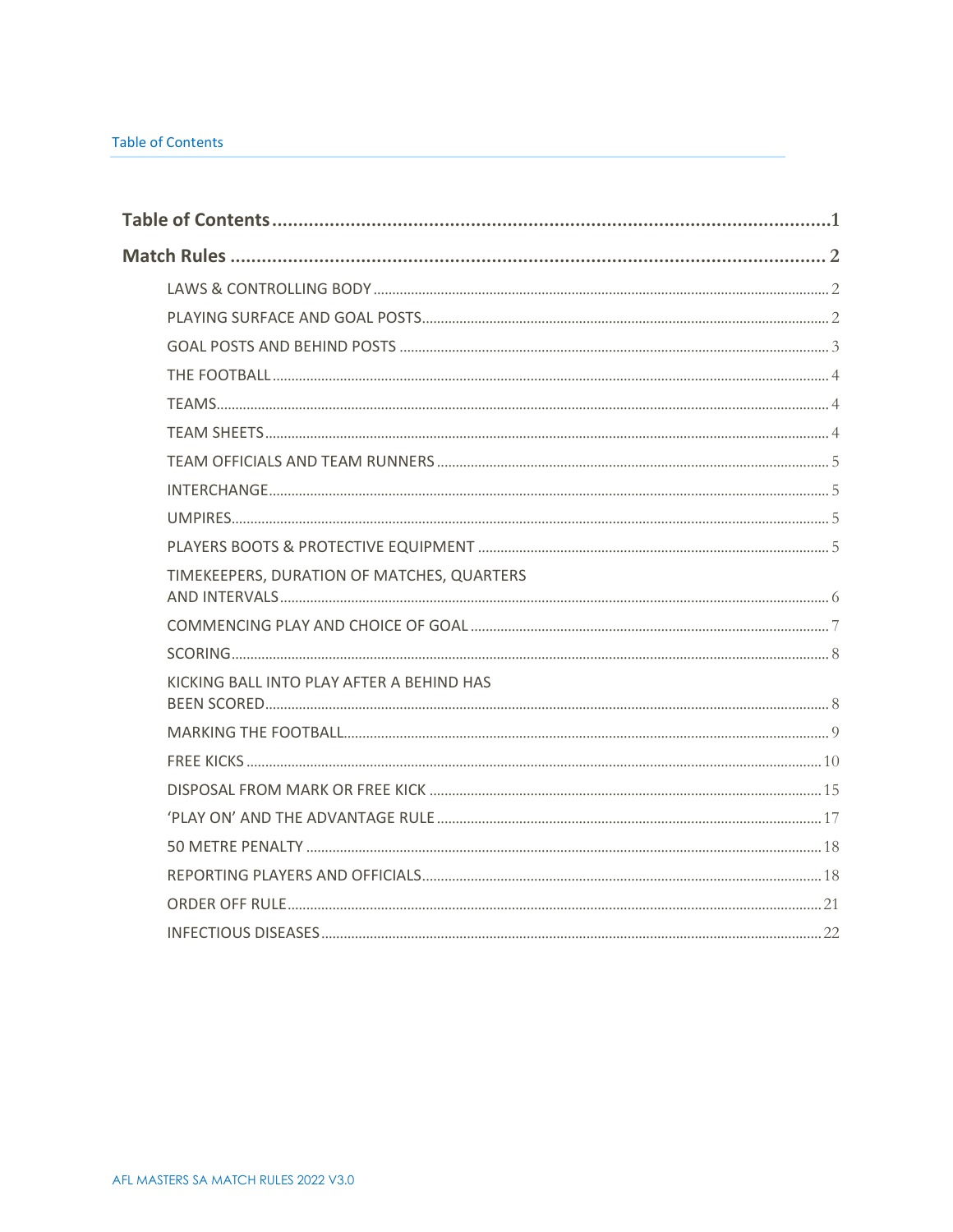# <span id="page-2-0"></span>Match Rules

# <span id="page-2-1"></span>**LAWS & CONTROLLING BODY**

#### 1. LAWS OF AUSTRALIAN FOOTBALL

The Match Rules defined in this document are referenced from the AFL Laws of the Game and modified such that they reflect the Match Rules for AFL Masters football conducted in South Australia by AFL Masters SA.

#### 2. DEFINITION

Masters Australian Football-SA Division Inc. hereinafter referred to as AFL Masters SA shall be known as the Controlling Body.

# <span id="page-2-2"></span>**PLAYING SURFACE AND GOAL POSTS**

#### 1. GENERAL

The dimensions and markings of the Playing Surface and the playing positions for Players are contained in this Law and illustrated in [Diagram 1.](#page-3-1)

#### 2. PLAYING SURFACE

- 1. The Playing Surface should be:
	- a. oval in shape;
	- b. Approx. 135 metres and 185 metres in length; and
	- c. Approx. 110 metres and 155 metres in width.
- 2. A white line should be marked on the ground to identify the Playing Surface. This white line shall be drawn in the shape of an arc from the behind post at one end of the Playing Surface to the behind post at the other end of the Playing Surface. The white lines which are drawn are called the Boundary Line.

#### 3. IDENTIFYING AREAS ON THE PLAYING SURFACE

The following areas should be marked on the Playing Surface:

- 1. a square, to be called the Centre Square, which should:
	- a. be located in the centre of the Playing Surface; and
	- b. be Approx. 50 metres long and 50 metres wide.
- 2. a Centre Circle 3 metres in diameter and an outer circle 10 metres in diameter which should:
	- a. be located in the middle of the Centre Square; and
	- b. both be divided into two semicircles, by drawing a straight line parallel with each Goal Line.
- 3. an Interchange Area, which should be 15 metres wide;
- 4. a Goal Square at each end of the Playing Surface;
- 5. the Goal Line and Behind Line; and
- 6. a Fifty-Metre Arc at each end of the Playing Surface.

#### 4. RELOCATION OF CENTRE SQUARE

Where an Umpire is satisfied that the area within the Centre Square and Centre Circle will prevent the throwing up of the football or is otherwise in an unsuitable condition, it may direct the relocation of the Centre Square and or Centre Circle.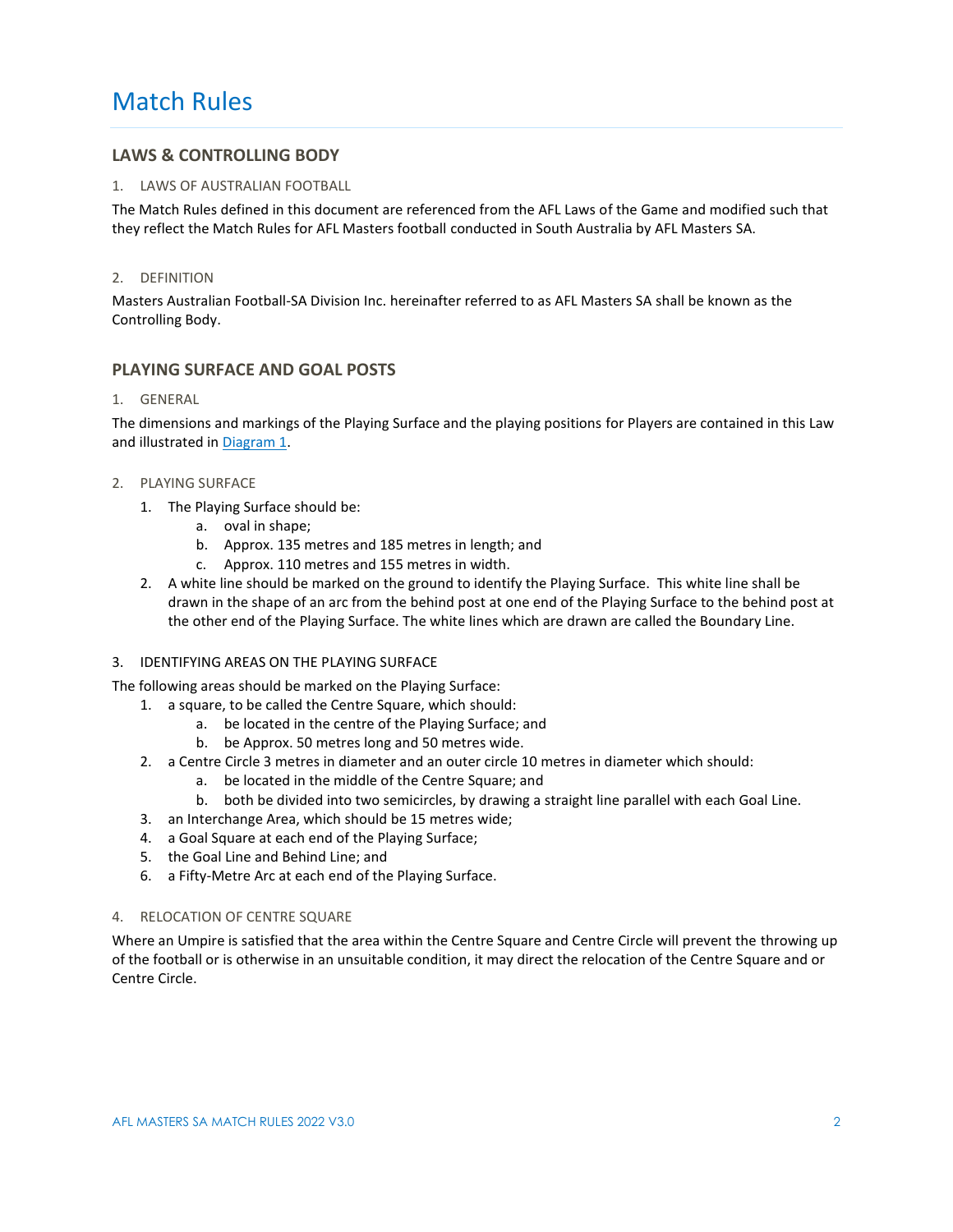

#### <span id="page-3-1"></span>*Diagram 1*

# <span id="page-3-0"></span>**GOAL POSTS AND BEHIND POSTS**

- 1. POSITION
	- 1. Two posts, to be called goal posts, should be a minimum height of 4 metres and a maximum height of 15 metres and be placed at each end of the Playing Surface at a distance of 6.4 metres apart.
	- 2. A further two posts, to be called behind posts, should be a minimum height of 3 metres and a maximum height of 10 metres and be placed at a distance of 6.4 metres on each side of the goal posts so that a straight line can be drawn on the ground to join each post.

# 2. PADDING

AFL Masters SA requires host the host club to ensure that padding is attached around each goal and behind post as follows:

- 1. a minimum of 35 millimetres thick foam padding covered in canvas or painted;
- 2. a minimum height of 2.5 metres from the bottom of each goal and behind post;
- 3. a suitable width to allow the padding to be fixed around each goal and behind post; and
- 4. and the padding must be securely attached around each goal and behind post.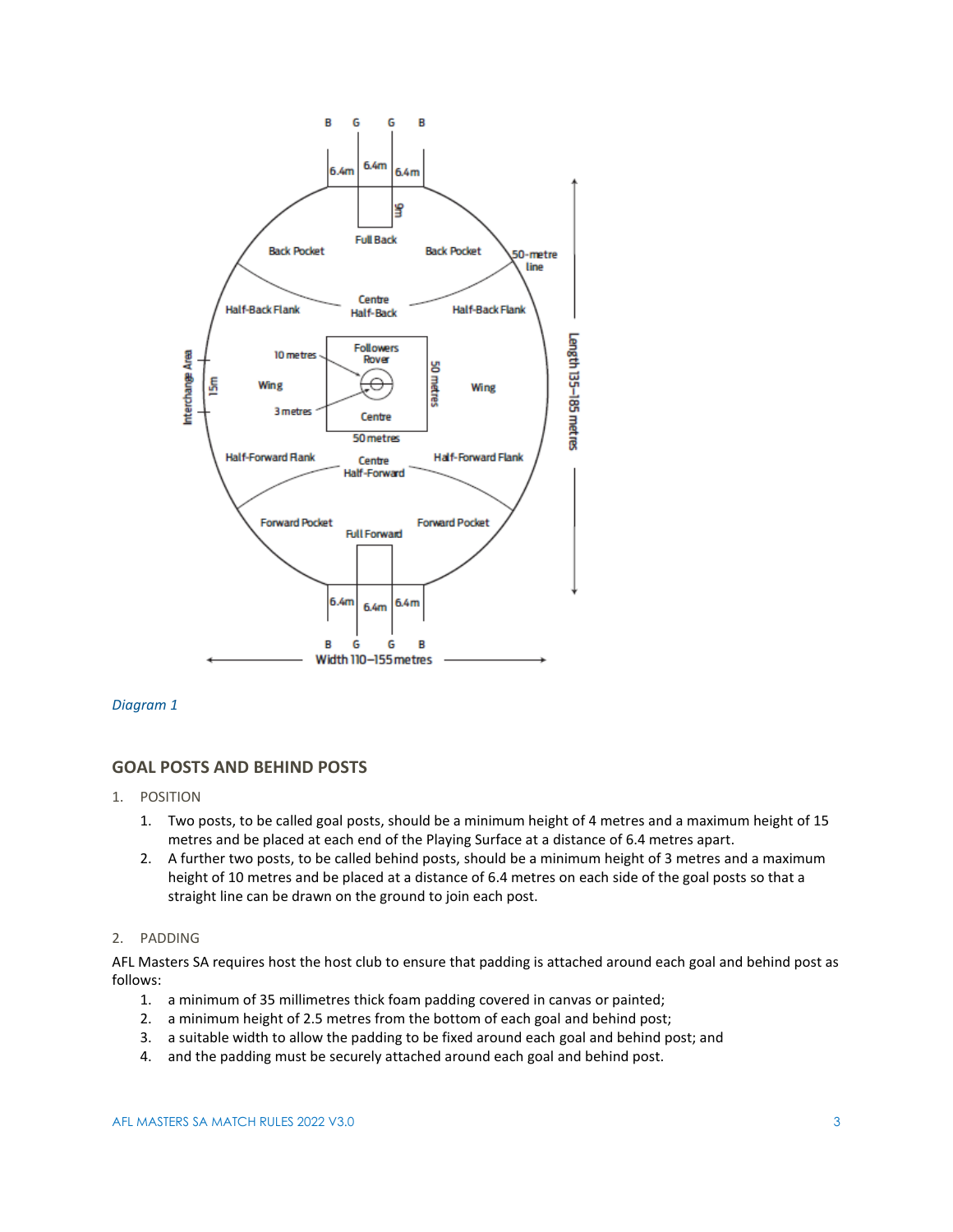#### 3. GOAL SQUARE AND KICK-OFF LINE

A further area, to be called the Goal Square, should be marked by drawing two lines at right angles to the Goal Line for a distance of 9 metres from each goal post and connecting the outer end of each line by a straight line. This line is called the Kick-Off Line.

# <span id="page-4-0"></span>**THE FOOTBALL**

# 1. SPECIFICATIONS

A Size 5 AFL football will be used for Men's games and a Size 4 AFL football will be used for Women's games. Night games or Day games with low light should use a Yellow ball

#### 2. SUPPLY OF FOOTBALLS

The first named team on the fixtures draw will supply the match football

# <span id="page-4-1"></span>**TEAMS**

#### 1. NUMBER OF PLAYERS IN TEAM

Teams will consist of 13 to 18 players who may be on the playing surface at any one time and no limit of interchange players.

Teams will liaise on the day to discuss/agree if balancing of interchange players is required.

# 2. NUMBER OF PLAYERS ON THE FIELD

Player numbers on the field of play must be even at all times and consist of 13 to 18 players on each team. The Umpires will check player numbers at each centre ball up/restart and advise teams to equate numbers if a discrepancy is found.

However, should a player receive a Yellow or Red card during play and be ordered off the field the opposition is under no obligation to provide a player to the affected team should that team have no available replacement players on their interchange, meaning team numbers on field may not equate . (Refer - Reporting of Players and Officials – Specific Offences)

# <span id="page-4-2"></span>**TEAM SHEETS**

#### 1. DETAILS

Prior to commencement of a game each Team must complete a Team Sheet, a Team Sheet shall:

- 1. list the names and numbers of the Players in the Team;
- 2. list the name of any Club Official participating in the Match.

#### 2. COMPLETING AND LODGING TEAM SHEET

An Official of each Team shall complete its Team Sheet and have signed by the Umpire(s) immediately after the completion of a Match. The Team sheets must be sent to the Umpire Director within 24hrs of the match via the method determined by the Umpire Director.

*Note: Failure to lodge Team Sheets may incur disciplinary action as per AFL Masters SA Constitution Section 16*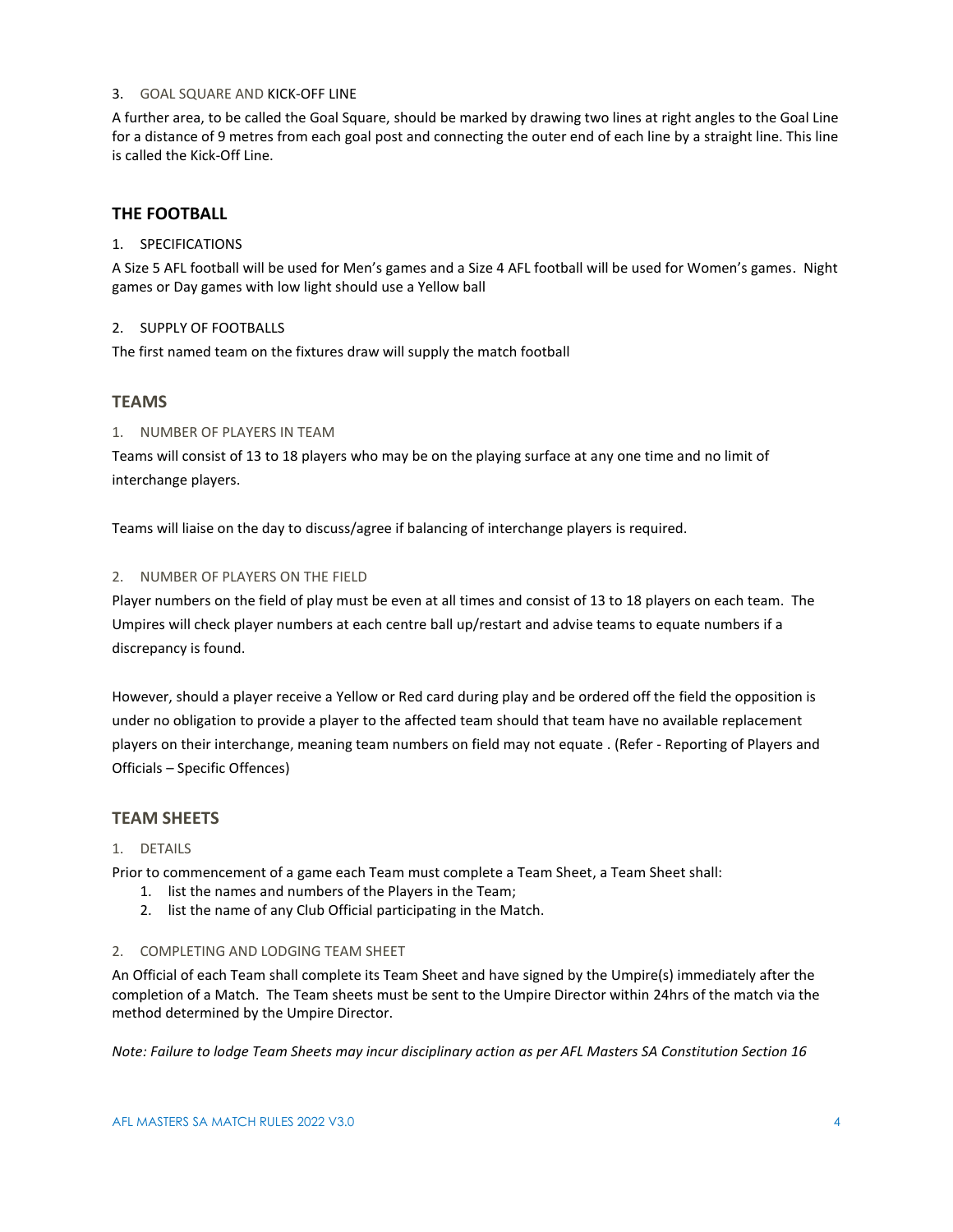# <span id="page-5-0"></span>**TEAM OFFICIALS AND TEAM RUNNERS**

# 1. CONTROLLING BODY TO REGULATE

#### AFL Masters SA shall adopt rules which:

- 1. specify the times and occasions when an Official or Team Runner(s) may enter the Playing Surface; and
- 2. identify the tasks or duties which such persons may perform when on the Playing Surface.

# 2. IDENTIFICATION

Each Team Official or Team Runner(s) shall wear a uniform or other form of identification (such as an armband), as determined by AFL Masters SA.

#### 3. TRAINERS

At least 1 qualified Trainer is required to be present at every game, this shall be the responsibility of the host team to ensure a qualified Trainer is present.

# <span id="page-5-1"></span>**INTERCHANGE**

# 1. PROCEDURE FOR INTERCHANGE

Players should use the interchange gates when exiting/entering the field of play during a match.

# <span id="page-5-2"></span>**UMPIRES**

# 1. APPOINTMENT OF UMPIRES

Field Umpires will be appointed by the Umpire Director and will take direction from the Umpire Director over the course of the season. There should be 2 Field Umpires present during a match as scheduled by the Umpire Director

#### 2. DUTIES OF UMPIRES

The Field Umpires shall officiate and have full control of a match.

# <span id="page-5-3"></span>**PLAYERS BOOTS & PROTECTIVE EQUIPMENT**

#### 1. INTERPRETATION

For the purposes of this Law, Protective Equipment includes but is not limited to:

- 1. Hard shell helmets;
- 2. Knee braces;
- 3. Shoulder pads;
- 4. Back supports;
- 5. Arm guards; and
- 6. Any other item designated as such by AFL Masters SA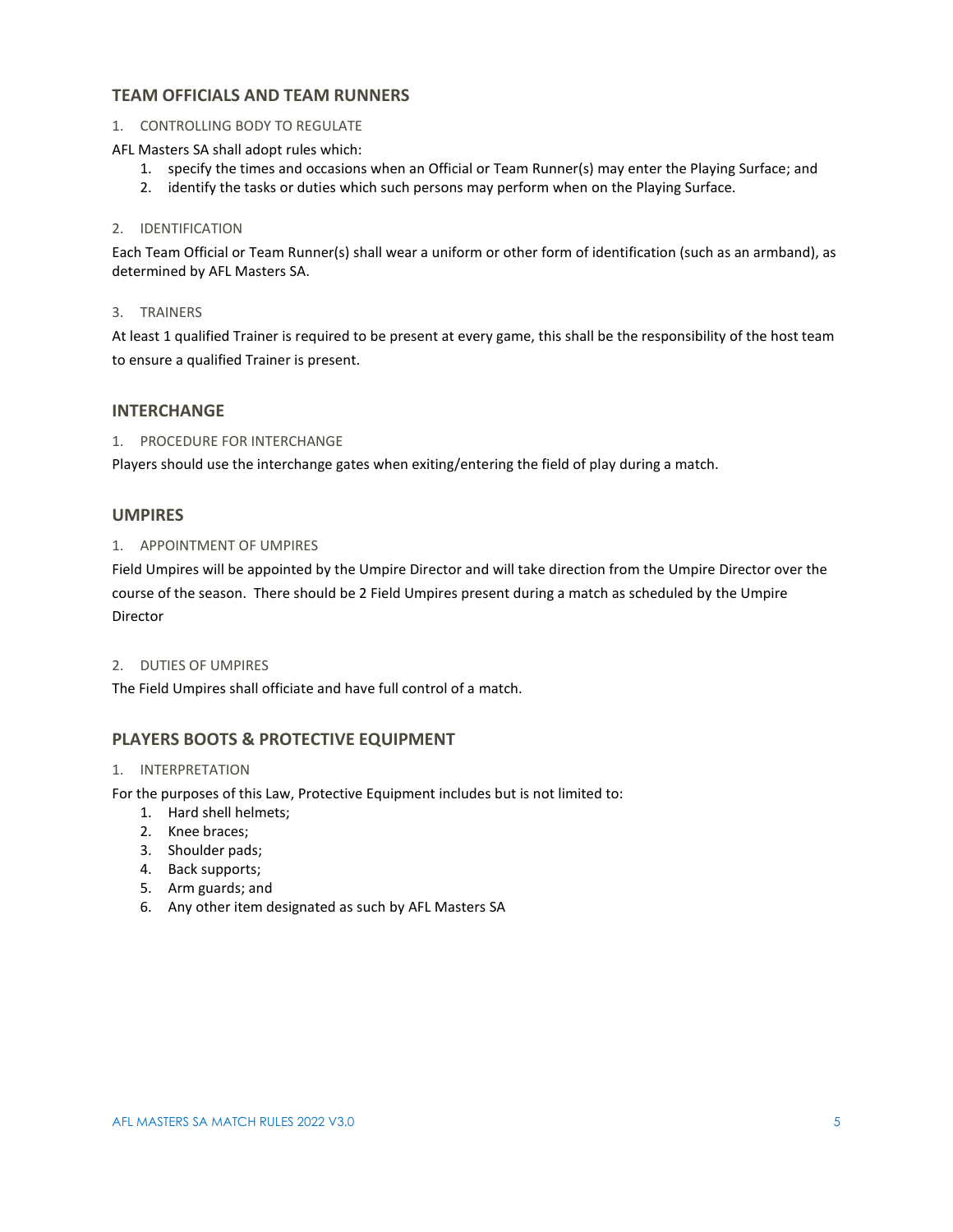#### 2. PROHIBITION OF ITEMS

A Player shall not wear during a Match:

- 1. Any form of jewellery;
- 2. Boot studs, plates/cleats or any Protective Equipment (other than Protective Equipment approved by the Controlling Body) unless the Field Umpire is satisfied that the item does not constitute a danger or increase the risk of injury to other Players competing in the Match; or
- 3. Protective Equipment which has been approved by the relevant Controlling Body, if the Field Umpire is satisfied that such equipment has, during the Match, become dangerous or increased the risk of injury to other Players.

# 3. INSPECTION

At any time before or during a Match, a Field Umpire may inspect a Player's boots or hands or any Protective Equipment that a Player intends to wear or use during the Match.

#### 4. POWER TO ORDER OFF

A Field Umpire may order from the Playing Surface a Player who is wearing or using a prohibited item. Where a Player is ordered from the Playing Surface:

- 1. an Interchange Player may replace the Player ordered from the Playing Surface; and
- 2. the Player ordered from the Playing Surface may only re-enter the Playing Surface once the Player has removed the prohibited item.

# <span id="page-6-0"></span>**TIMEKEEPERS, DURATION OF MATCHES, QUARTERS AND INTERVALS**

#### 1. DURATION OF MATCH AND INTERVALS

Matches to be played over four quarters of 20 minutes each with no time on.

The only exception in relation to time on is when a stretcher enters the ground, or an ambulance is required on the ground. It's then at the discretion of the Field Umpires (after consultation with both team's coaches/officials) as to whether the game continues or is abandoned.

Player stretchered off the ground may not play again in the game unless cleared by the team trainer and coach to play the remainder of the game

# 2. TIMEKEEPERS

The Field Umpires will undertake time keeping duties for the match.

# 3. BRINGING PLAY TO AN END

A Field Umpire shall signal that the quarter has ended by blowing a whistle and holding both arms above their head.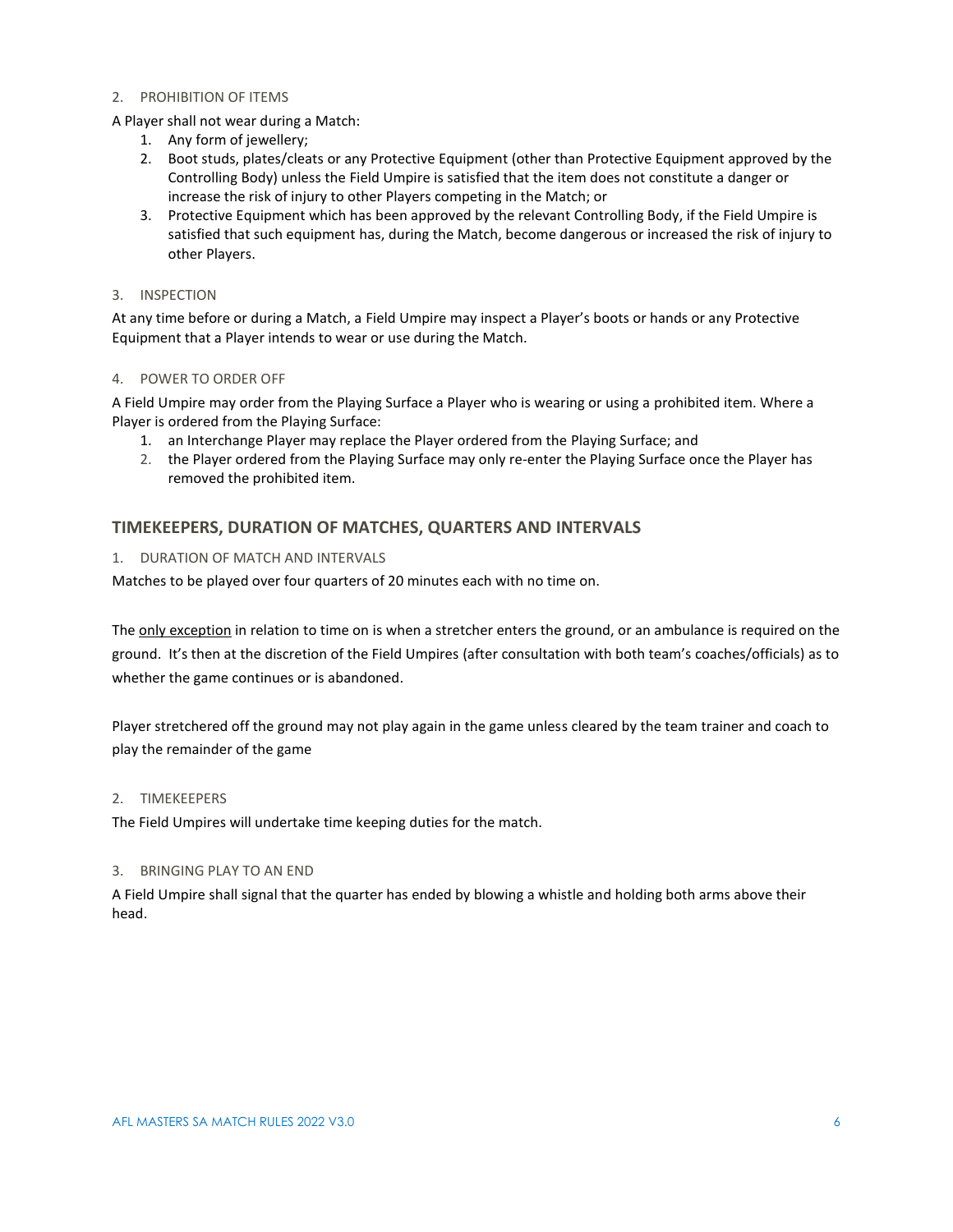#### 4. UNAUTHORISED ENTRY ON PLAYING SURFACE

Where a person(s) enters the Playing Surface when they are not authorised to do so, the Field Umpire shall:

- 1. stop play at the first available opportunity;
- 2. seek the assistance of person(s) authorised by the relevant Controlling Body to remove the unauthorised person(s) from the Playing Surface;
- 3. Once the unauthorised person(s) has been removed from the Playing Surface, the Field Umpire shall recommence play as follows depending on the circumstances:
	- a. where the Football was in dispute at the time play was stopped, by throwing up the Football;
	- b. where the Football was Out of Bounds at the time play was stopped, by throwing up the Football;
	- c. where a Player had possession of the Football at the time play was stopped, by awarding a Free Kick to the Player;
	- d. where a Player had been awarded a Free Kick or a Mark at the time play was stopped, by allowing the Player to dispose of the Football.

# 5. FORFEITURE OF MATCH

Should a delegate be reasonably certain that his / her team will be unable to field a team of at least 13 players, that person should:

- 1. contact the opposition delegate at least 7 days prior to the scheduled match to determine the likelihood of excess players being provided by that team.
- 2. if the other team is unlikely to be able to provide enough excess players, and the match is part of a double or triple-header, the host team should be contacted no later the Monday of the week preceding the match to negotiate possible solutions.
- 3. should this be unsuccessful, the Football Director should be contacted no later than Tuesday of the week preceding the match.
- 4. due notice of inability to field a team will require delegates to contact the opposition delegate, host team delegate and the Football Director no later than Tuesday of the week preceding the match.
- 5. Other participating teams' delegates should also be contacted in an endeavour to secure extra players.

Failure to fulfil any of the requirements listed above would leave that club open to disciplinary action as specified in the AFL Masters SA Constitution

Further penalties will apply as follows:

- 1. The forfeiting team will pay umpires from the forfeited match.
- 2. The forfeiting team will need to negotiate with the host team to determine whether compensation for the loss of revenue is required

# <span id="page-7-0"></span>**COMMENCING PLAY AND CHOICE OF GOAL**

1. CHOICE OF GOAL

The Field Umpire will ask the Team Captains to toss a coin to decide on the end of play prior to commencing the match.

- 2. COMMENCEMENT OF PLAY
	- 1. All Interchange Players must leave the Playing Surface
	- 2. The Field Umpires will take up their positions
	- 3. The Field Umpires will ensure teams are ready and numbers equate
	- 4. The Field Umpires will ensure they are ready to commence timing the match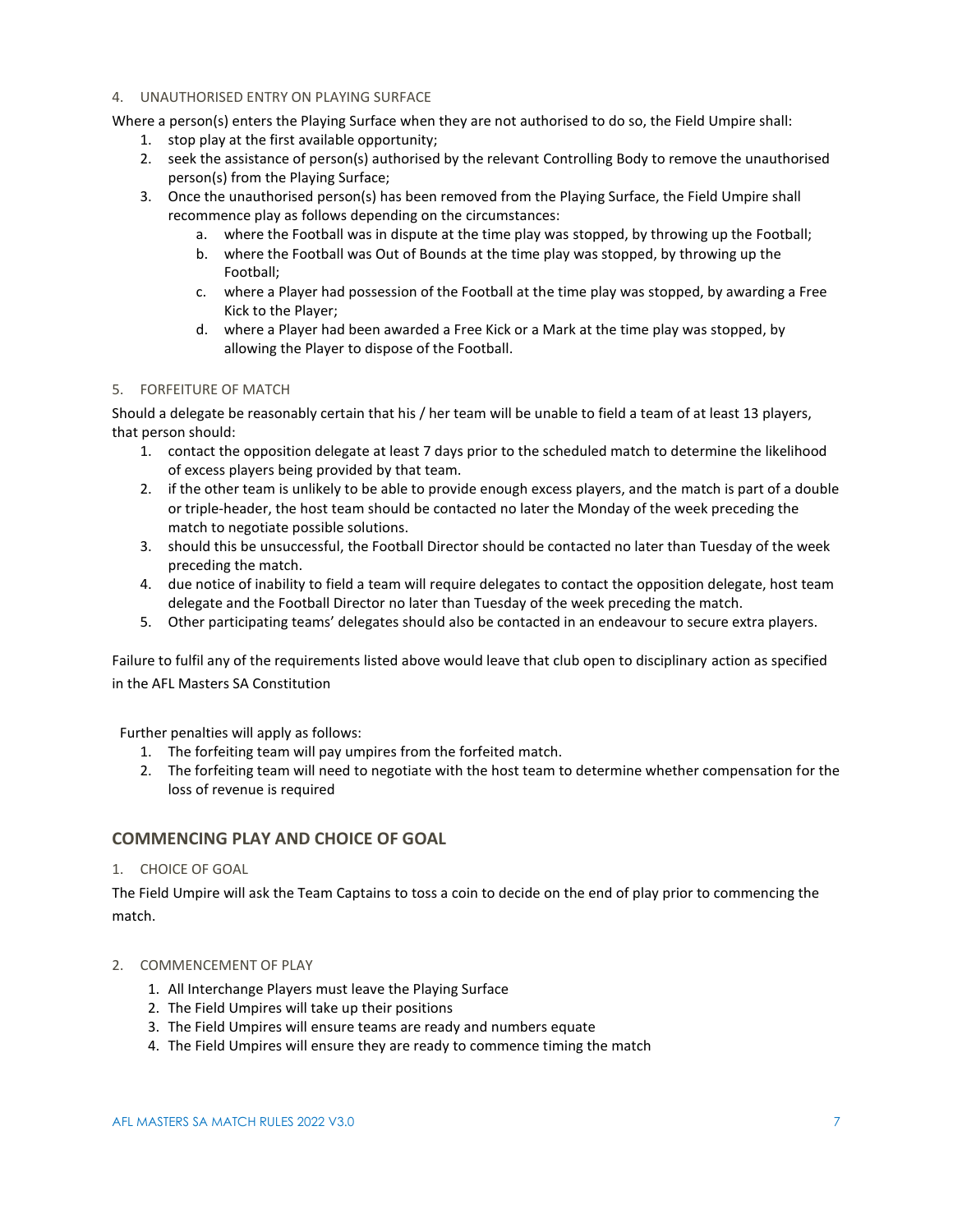- 3. THROWING UP THE FOOTBALL
	- 1. At all times the ball shall be thrown up and not bounced.
	- 2. Only one player from each team to contest all ruck knocks
	- 3. Involvement in contest of a third or subsequent player shall result in a free kick against third or subsequent player.
	- 4. A free kick shall be awarded against any ruck man who raises his/her knee or leg against his opponent when contesting any ruck contest.
	- 5. If the ball goes out of bounds other than on the full the Field Umpire will throw the ball up 5m inside the field of play in line with where the ball went over the boundary
	- 6. When the football is thrown up to start a quarter or recommence play after a Goal has been scored, the following shall apply:
		- a. a maximum of 4 Players from each Team are permitted in the Centre Square;
		- b. Of the 4 Players, one player from each Team is permitted to be within the 10-metre circle;
		- c. no Player (other than the 4 initial Players) or Team Official shall enter the Centre Square from the time the Field Umpire commences their approach to the Centre Circle to throw up the football until the football leave the hand of the Field Umpire, in the act of being thrown up

# <span id="page-8-0"></span>**SCORING**

1. GOALS AND BEHINDS

Although official scoring is not conducted in AFL Masters SA games over the course of matches individual Goals and Behinds are determined in line with the following:

- 1. Behind 1 Point
- 2. Goal 6 Points
- 2. SIGNALLING A GOAL OR BEHIND
	- 1. Goal The Goal Umpire shall signal that a Goal has been scored by raising both index fingers and then waving two flags.
	- 2. Behind The Goal Umpire shall signal that a Behind has been scored by raising one index finger and then waving one flag.
- 3. RECORDING SCORES

Match scores will not officially be recorded during AFL Masters SA matches.

# <span id="page-8-1"></span>**KICKING BALL INTO PLAY AFTER A BEHIND HAS BEEN SCORED**

#### 1. FOOTBALL MUST BE KICKED

When a Behind has been recorded, the following shall apply:

- 1. the football must be kicked back into play by any Player of the defending Team within a reasonable time;
- 2. other than the Player kicking the football into play, all Players must immediately vacate the area within 10 metres of the Goal Square;
- 3. the Player kicking the football into play may 'play on' and kick the ball from outside the goal square area.
- 4. If the Player kicking the ball into play elects to 'play on' the umpire will call 'play on' indicating the ball is back in play.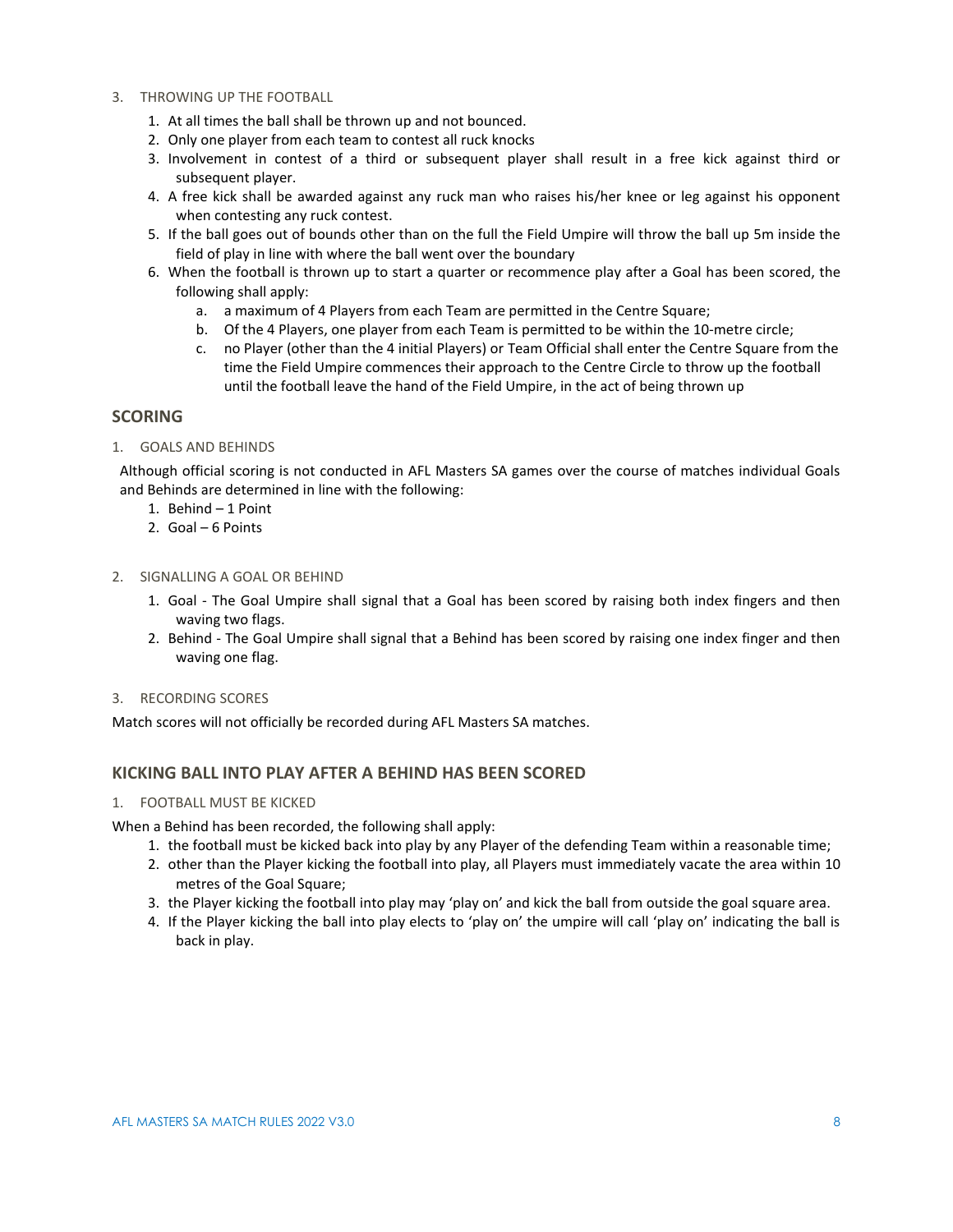# <span id="page-9-0"></span>**MARKING THE FOOTBALL**

# 1. DEFINITION

A Mark is taken if, in the opinion of the Field Umpire, a Player catches or takes control of the football:

- 1. within the Playing Surface; and
- 2. after it has been Kicked by another Player a distance of at least 15 metres; and
- 3. which has not touched the ground or been touched by another Player during the period when the football was Kicked until it was caught or controlled by the Player.

#### 2. PARTICULAR CIRCUMSTANCES

- 1. For the avoidance of doubt, a Mark shall be awarded if:
	- a. a Player catches or takes control of the football before it has passed completely over the Boundary Line, Goal Line or Behind Line; or
	- b. before the football was caught or controlled by the Player, it was touched by an Umpire or any other Official.
- 2. The Field Umpire may consult with the boundary or goal Umpire before deciding whether a Mark has been taken before the football passed completely over the Boundary Line, Goal Line or Behind Line.

#### 3. PLAYER TO BE AWARDED THE MARK

- 1. Where a Field Umpire is of the opinion that a Player has taken a Mark, the Field Umpire shall award the Mark to the Player at the location on the Playing Surface where the Mark was taken.
- 2. The player in front of a marking contest is to be given every protection and opportunity to take the mark. Any unnecessary or deliberate interference by opponent player/s in attempting to mark or prevent the player in front of the pack from taking the mark shall result in a free kick being awarded by the Umpire to the player in front of the marking contest.

#### 4. FIELD UMPIRE TO SIGNAL 'TOUCHED PLAY ON'

Where a football is touched by another Player during the period when the football was Kicked until it is caught or controlled by a Player, the Field Umpire shall immediately call and signal 'Touched Play On' in order to indicate to the Players that a Mark will not be awarded.

#### 5. WHEN A MARK IS NOT AWARDED

Where a Player claims to have taken a Mark which is not awarded by the Field Umpire, the following shall apply:

- 1. if the Player does not retain possession of the football, play shall continue; or
- 2. if the Player retains possession of the football and the Player is Correctly Tackled by an opponent, the Field Umpire shall throw up the football, provided they are satisfied that the Player did not hear or see the signal of 'Touched Play On' or 'Play On'. If the Field Umpire considers that the Player did hear or see the signal of 'Touched Play On' or 'Play On', the Holding the Ball rules shall apply.

# 6. FIELD UMPIRE CANCELS MARK

- 1. Where a Field Umpire is of the opinion that they have incorrectly blown the whistle to award a Mark that was not subsequently completed, they may cancel the decision and call 'Play On'.
- 2. If the Player retains possession of the football, and the Player is Correctly Tackled by an opponent, the Field Umpire shall throw up the football provided the Field Umpire is satisfied that the Player could not reasonably have disposed of the football.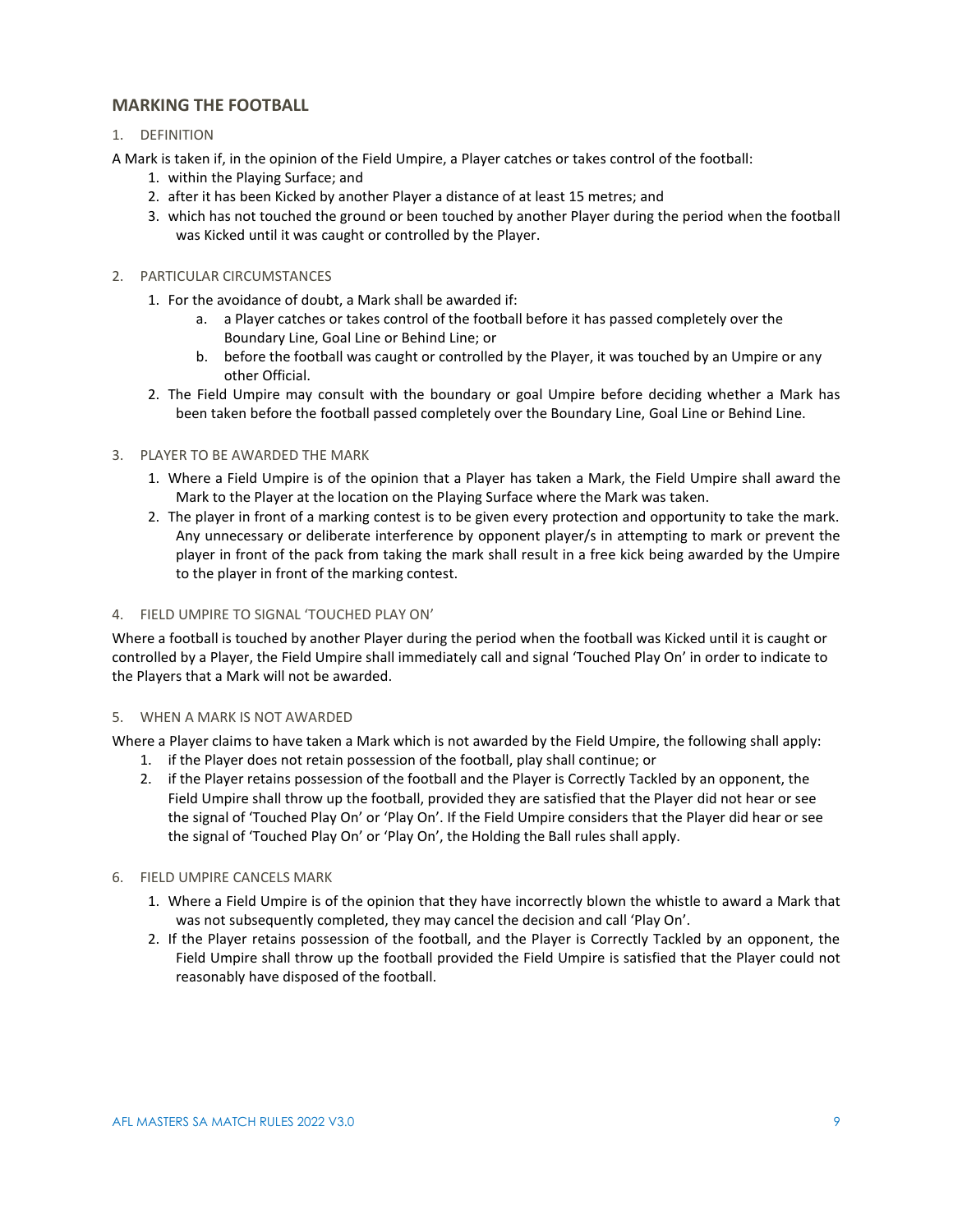# <span id="page-10-0"></span>**FREE KICKS**

- 1. INTERPRETATION
	- 1. Spirit and Intention of Awarding free Kicks
		- It is the spirit and intention of these laws that a Free Kick shall be awarded to:
			- a. ensure that a Match is played in a fair manner and in keeping with the spirit of AFL Masters football;
			- b. provide a Player, who makes obtaining possession of the football their sole objective, every opportunity to obtain possession;
			- c. protect Players from sustaining injury; and
			- d. a Player who executes a Correct Tackle which results in an opponent failing to dispose of the football in accordance with these Laws.
	- 2. Awarding Free Kicks

In addition to any other circumstances described elsewhere in these Laws, a Free Kick shall be awarded to or against a Player, as the case may be, when a Field Umpire considers that any of the circumstances set out in this Law occur, irrespective of whether the football is in play. Unless otherwise stated in these Laws, a Free Kick shall be taken where it is awarded or where the football is at the time, whichever is the greater penalty against the offending Team.

3. When a Free Kick May be Awarded

A Free Kick may be awarded when the football is or is not in play. For the avoidance of doubt, a Free Kick may be awarded:

- a. if an infringement occurs on the Playing Surface before the commencement of a quarter, in which case the Free Kick shall be taken at the Centre Circle or where the infringement occurred, whichever is the greater penalty against the offending Team
- 4. Effect of Free Kick

A Free Kick means that possession of the football is given to a Player of the Team who is awarded the Free Kick, after which play shall continue.

- 2. FREE KICKS RELATING TO POSSESSION OF THE FOOTBALL
	- 1. In Possession of the Football
		- A Player is in possession of the football if, in the opinion of the Field Umpire:
			- a. the Player is holding or otherwise has control of the football;
			- b. the Player is in the act of bouncing the football; or
			- c. the Player dives or lies on top of or drags the football underneath their body.
	- 2. Remaining in Possession and Bouncing the Football
		- a. A Player may remain in possession of the football for any length of time:
			- i. unless the Player is Correctly Tackled by an opponent;
			- ii. provided the Player complies with Law (b) below.
		- b. Where a Player is moving whilst in possession of the football, the Player must bounce or touch the football on the ground at least once every 15 metres, irrespective of whether such Player is running in a straight line or otherwise. For the purposes of this Law, a Player shall be deemed to be in possession of the football during the period when the Player handballs the football to them self and regains possession without the football touching the ground.
		- c. A Field Umpire shall award a Free Kick against a Player if they are of the opinion that a Player has contravened Law (b) above.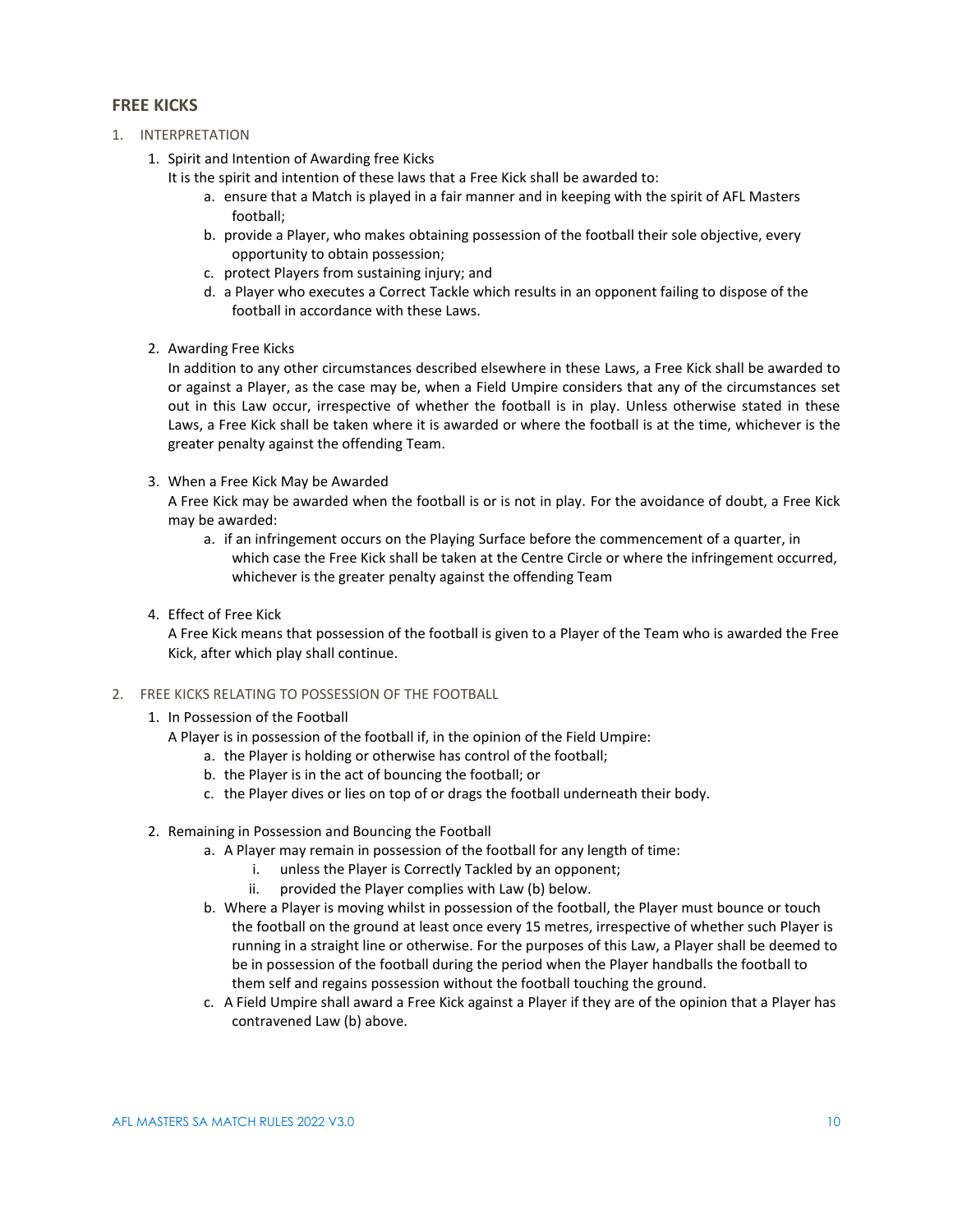- 3. Holding the Football Prior Opportunity/No Prior Opportunity
	- a. Where the Field Umpire is satisfied that a Player in possession of the football:
		- i. has had a prior opportunity to dispose of the football, the Field Umpire shall award a Free Kick against that Player if the Player does not Correctly Dispose of the football when they are Correctly Tackled;
		- ii. has not had a prior opportunity to dispose of the football, the Field Umpire shall award a Free Kick against that Player if, upon being Correctly Tackled, the Player does not Correctly Dispose or genuinely attempt to Correctly Dispose of the football after being given a reasonable opportunity to do so; or
		- iii. has driven their head into a stationary or near stationary opponent, the Player shall be regarded as having had prior opportunity.
	- b. Except in the instance of a poor throw up by the Field Umpire, a Player who takes possession of the football while contesting a throw up by a Field Umpire, shall be regarded as having had prior opportunity.
- 4. Application Specific Instances where Play shall Continue

For the avoidance of doubt, the Field Umpire shall allow play to continue when:

- a. a Player is bumped and the football falls from the Player's hands;
- b. a Player's arm is knocked which causes the Player to lose possession of the football;
- c. a Player's arms are pinned to their side by an opponent which causes the Player to drop the football, unless the Player has had a prior opportunity to Correctly Dispose of the football
- d. a Player, whilst in the act of Correctly Disposing of the football, is swung off-balance and does not make contact with the football by either foot or hand, unless the Player has had a prior opportunity to Correctly Dispose of the football
- e. a Player is pulled or swung by one arm which causes the football to fall from the Player's hands, unless the Player has had a prior opportunity to Correctly Dispose of the football
- 5. Diving on Top of the Football

Where a Player is in possession of the football by reason of diving on top of or dragging the football underneath their body, the Field Umpire shall award a Free Kick against that Player if they do not knock the football clear or Correctly Dispose of the football when Correctly Tackled.

- 6. Football Held to the Body of a Player
	- a. The Field Umpire shall throw up the football when a Player, in the act of applying a Correct Tackle, holds the football to the body of the Player being Tackled or the football is otherwise pinned to the ground, unless the Player being Tackled has had a prior opportunity to Correctly Dispose of the football
- 3. FREE KICKS RELATING TO DISPOSAL OF THE FOOTBALL
	- 1. Correct Disposal
		- a. A Player Correctly Disposes of the football if the Player Kicks or Handballs the football.
	- 2. Incorrect Disposal and Payment of Free Kick
		- b. When the football is in play, a Free Kick shall be awarded against a Player who hands the football to another Player or throws the football.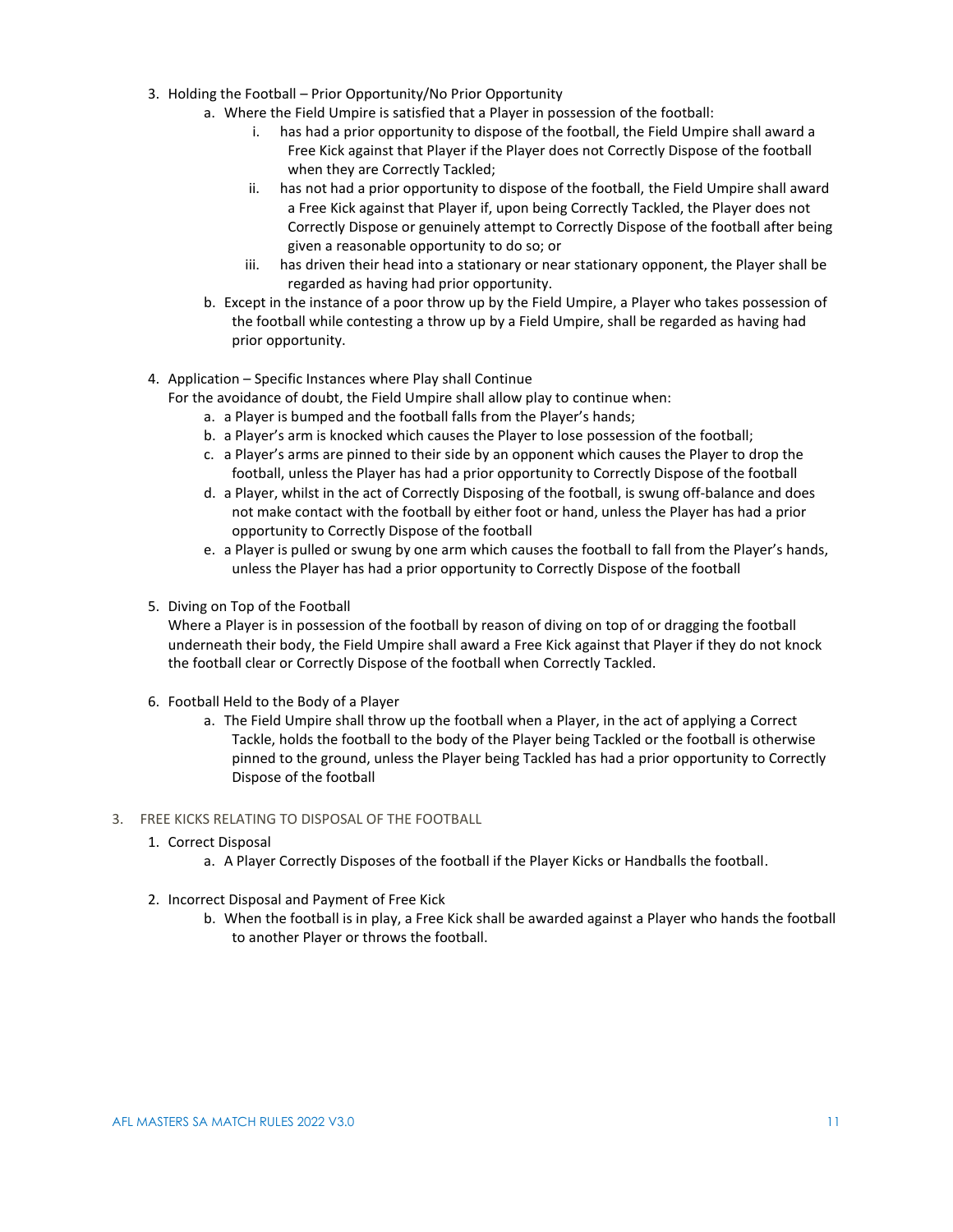# 4. FREE KICK – PERMITTED AND PROHIBITED PHYSICAL CONTACT

- 1. Correct Tackle or Correctly Tackled
	- a. For the purposes of these Laws, a Player executes a Correct Tackle, or a Player is Correctly Tackled if:
		- i. the Player being tackled is in possession of the football; and
		- ii. that Player is tackled below the shoulders and above the knees.
	- b. For the avoidance of doubt, a Correct Tackle may be executed by holding (either by the body or playing uniform) a Player from the front, side or behind, provided that a Player held from behind is not pushed in the back.

#### 2. Shepherd

A Shepherd is using the body to push, bump or block:

- a. a Player who does not have possession of the football and who is no further than 5 metres away from the football at the time when the push, bump or block occurs; and
- b. where such contact is otherwise not Prohibited Contact

#### 3. Permitted Contact

Other than the Prohibited Contact, a Player may make contact with another Player:

- a. by using their hip, shoulder, chest, arms or open hands provided that the football is no more than 5 metres away from the Player;
- b. by pushing the other Player with an open hand in the chest or side of the body provided that the football is no more than 5 metres away from the Player;
- c. by executing a Correct Tackle;
- d. by executing a Shepherd provided that the football is no more than 5 metres away from the Player; or
- e. if such contact is incidental to a Marking contest and the Player is legitimately Marking or attempting to Mark the football.
- 4. Charge or Charging
	- a. A Charge means an act of a Player colliding with an opposition Player where the amount of physical force used is unreasonable or unnecessary in the circumstances, irrespective of whether the Player is or is not in possession of the football or whether the Player is within 5 metres of the football.
	- b. A Charge occurs when a Player unreasonably or unnecessarily collides with an opposition Player:
		- i. who is not within 5 metres of the football;
		- ii. who, although within 5 metres of the football, is not in the immediate contest for the football and would not reasonably expect such contact;
		- iii. who is attempting to Mark the football or who has Marked the football or been awarded a Free Kick;
		- iv. after that Player has disposed of the football;
		- v. who is Shepherding another Player on their Team; or
		- vi. before the football is brought into play.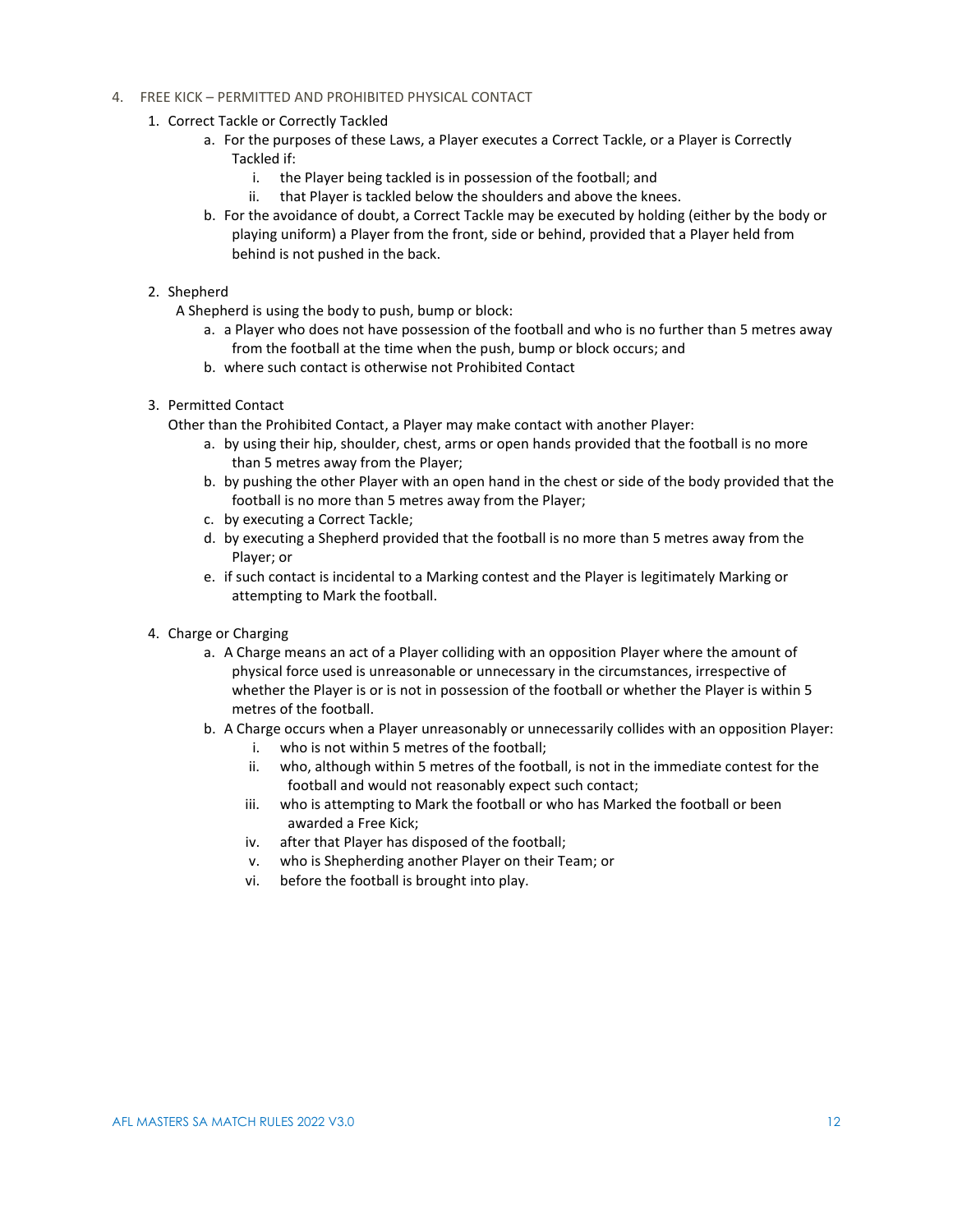5. Prohibited Contact and Payment of Free Kick

A Field Umpire shall award a Free Kick against a Player where they are satisfied that the Player has made Prohibited Contact with an opposition Player.

A Player makes Prohibited Contact with an opposition Player if the Player:

- a. makes contact or attempts to make contact with any part of their body with an opposition Player in a manner likely to cause injury;
	- i. above the shoulders (including the top of the shoulders); or
	- ii. below the knees.
- b. pushes an opposition Player in the back, unless such contact is incidental to a Marking contest and the Player is legitimately Marking, attempting to Mark or spoil the football;
- c. holds an opposition Player who is not in possession of the football;
- d. unduly pushes, bumps, blocks, holds an opposition Player or deliberately interferes with the arms of an opposition Player, who is in the act of Marking or attempting to Mark the football;
- e. pushes, bumps, holds or blocks an opposition Player when the football is further than 5 metres away from the opposition Player or is out of play;
- f. Charges an opposition Player;
- g. trips or attempts to trip an opposition Player, whether by the use of hand, arm, foot or leg;
- h. kicks or attempts to kick an opposition Player, unless contact is accidentally made whilst the Player is Kicking the football;
- i. strikes or attempts to strike an opposition Player, whether by hand, fist, arm, knee or head;
- j. holds or throws an opposition Player after that Player has disposed of the football;
- k. engages in rough conduct against an opposition Player which in the circumstances is unreasonable;
- l. Kicks or attempts to Kick the football in a manner likely to cause injury; or
- m. bumps or makes forceful contact to an opposition Player from front-on when that Player has their head down over the football.
- n. contesting the football as the Ruck at any throw up, makes contact with the opposition Ruck prior to the football leaving the Field Umpire's hand. For the avoidance of doubt, where there is uncertainty over who is the designated Ruck, the Ruck for each Team will be the Player nominated to the Field Umpire by each Team.

# **NOTE:**

– a Player can bump an opposition Player's body from side-on but any contact forward of side-on will be deemed to be front-on;

– a Player with their head down in anticipation of winning possession of the football or after contesting the football will be deemed to have their head down over the football for the purposes of this law.

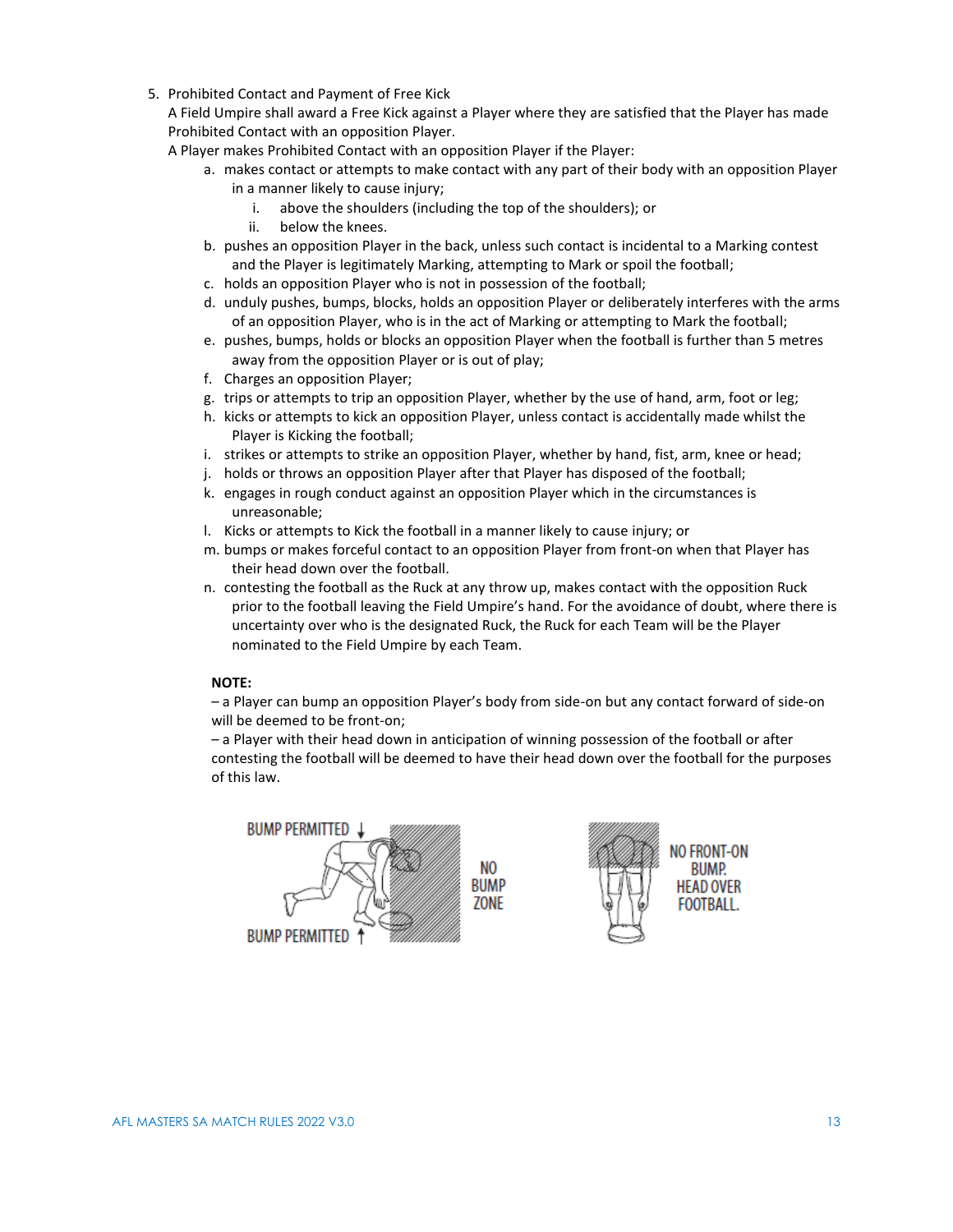#### 5. FREE KICKS – RELATING TO RUCKS

Each Team must have no more than one Ruck to contest any bounce, throw up or boundary throw in. A Field Umpire shall award a Free Kick against a Player where the Player:

- a. who is not a designated Ruck contests a throw up;
- b. unduly pushes, bumps, holds or blocks an opposition Player who is the Ruck contesting a throw up by a Field umpire; or
- c. who is contesting the football as the Ruck at any throw up makes contact with the opposition Ruck prior to the football leaving the Field Umpire's hand.
- d. raises their knee or leg when contesting the football as the Ruck at any throw up

#### 6. FREE KICKS – RELATING TO UMPIRES

A Free Kick shall be awarded against a Player or Official who:

- a. uses abusive, insulting, threatening or obscene language towards an Umpire;
- b. behaves in an abusive, insulting, threatening or obscene manner towards an Umpire;
- c. intentionally or carelessly makes contact with an Umpire;
- d. enters the Centre Circle when the Field Umpire is throwing up the football; or
- e. intentionally or carelessly engages in conduct which affects, interferes with or prevents an Umpire from performing their duties.

#### 7. FREE KICKS – RELATING TO OUT OF BOUNDS

- 1. When Awarded
	- A Free Kick shall be awarded against a Player who:
		- a. Kicks the football Out of Bounds on the Full;
- 2. Taking Free Kick
	- a. A Free Kick awarded shall be taken at the point where the football crossed the Boundary Line.
- 8. FREE KICKS REPORTABLE OFFENCES

A Field Umpire shall award a Free Kick against a Player or Official who is reported for a Reportable Offence.

9. FREE KICKS – GENERALLY

#### 1. When Awarded

- A Free Kick shall be awarded against a Player or a Team where the Field Umpire is of the opinion that:
	- a. a Player has lifted a Player or climbed on the shoulders of a Player from the same Team. This Free Kick shall be taken by a Player from the opposing Team where the infringement occurred or where the football is at the time of the infringement, whichever is the greater penalty against the offending Team;
	- b. a Free Kick to be awarded against a Player who uses abusive, insulting, threatening or obscene language and/or gesture;
	- c. a Player has engaged in misconduct.
- 2. Taking Free Kick
	- a. A Free Kick awarded shall be taken at the point where the infringement occurred.

#### 10. FREE KICKS AFTER DISPOSAL

A Free Kick will be paid against a player who makes Prohibited Contact to a Player who has disposed of the football or Prohibited Contact to a Player who is Shepherding a Player who has disposed of the football. The Free Kick shall be taken by the nearest Player to the location where the football touches the ground, or crosses the Boundary Line, as the case may be. If taking the Free Kick at this location will penalise the Team awarded the Free Kick, the Free Kick shall be taken by the Player against whom and at the location where Prohibited Contact was made.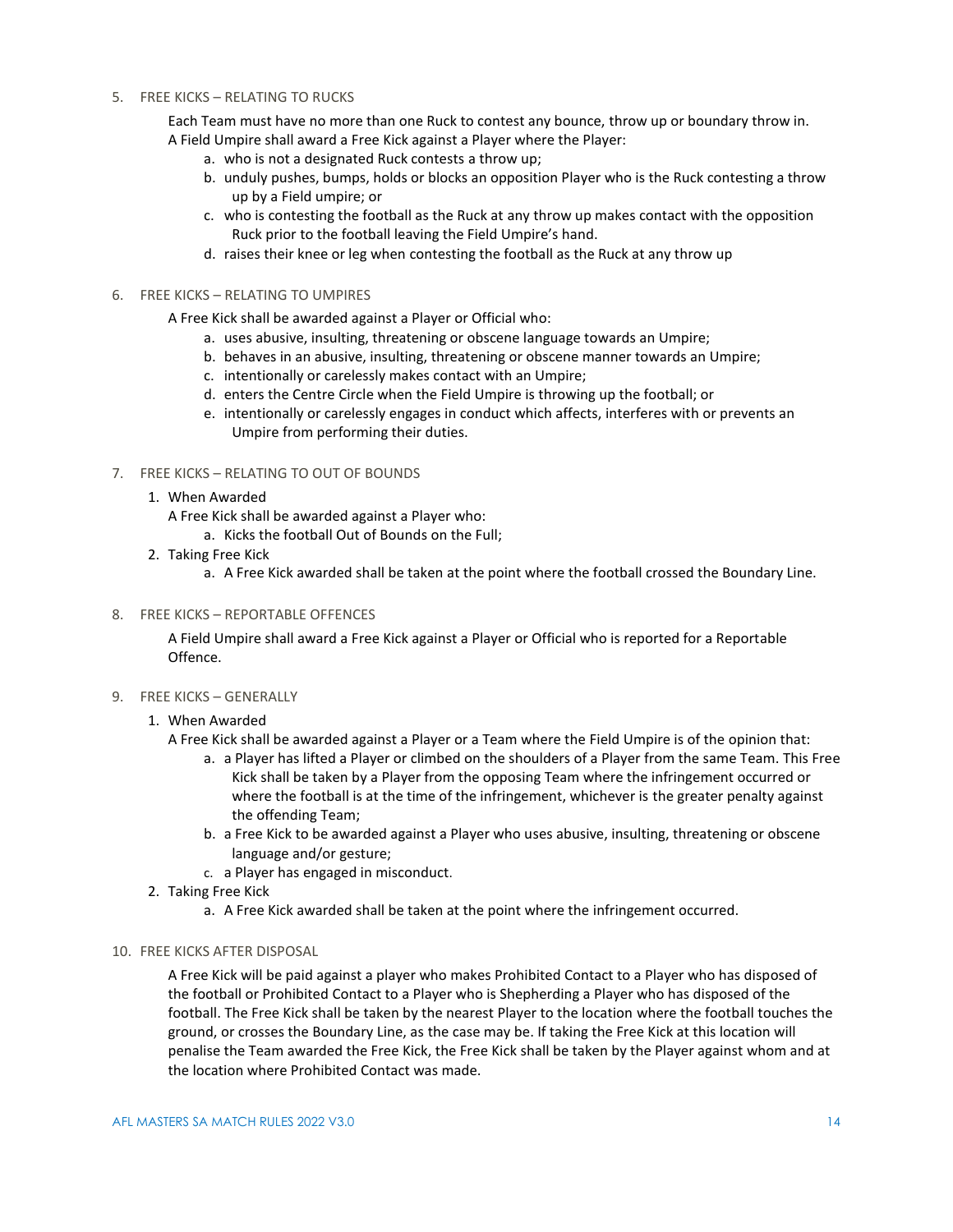#### 11. FREE KICKS – SLINGING

A Free Kick will be paid against a player who sling tackles a player in possession of the football.

#### 12. FREE KICKS – DUCKING

A Free Kick will be paid against a player who intentionally ducks whilst in player in possession of the football.

#### 13. FREE KICKS – MARKING

A Free Kick will be paid against a player who in the opinion of the Field Umpire raises their knee(s) whilst marking the ball whether in a marking contest or not.

#### <span id="page-15-0"></span>**DISPOSAL FROM MARK OR FREE KICK**

- 1. STANDING THE MARK AND THE PROTECTED AREA
	- 1. Standing the Mark.

When a Player is awarded a Mark or Free Kick or is Kicking into play after a Behind has been scored, one Player from the opposing Team may stand at the position on the Playing Surface where the Mark or Free Kick was awarded or where the Field Umpire otherwise directs the Player to stand. The position on the Playing Surface where the opposing Player stands is known as "The Mark".

2. Protected Area

The Protected Area is a corridor which extends from 10 metres either side of The Mark to 10 metres either side of, and 5-metre arc behind, the Player with the football, as illustrated in [Diagram 2.](#page-15-1) No Player shall enter and remain in the Protected Area unless the Field Umpire calls "Play On" or the Player from the opposing Team is accompanying or following within 2 metres of their opponent. Any Player caught in the Protected Area must make every endeavour to clear the Protected Area immediately.

#### <span id="page-15-1"></span>*Diagram 2*



#### 2. PLAYING FROM BEHIND THE MARK

A Player who has been awarded a Mark or Free Kick shall dispose of the football from directly behind The Mark. If a Player disposes or attempts to dispose of the football other than in a direct line over The Mark, the Field Umpire shall call 'Play On' and the football shall immediately be in play. This Law does not apply if a Player is disposing of the football from beyond the Goal Line, Behind Line or Boundary Line.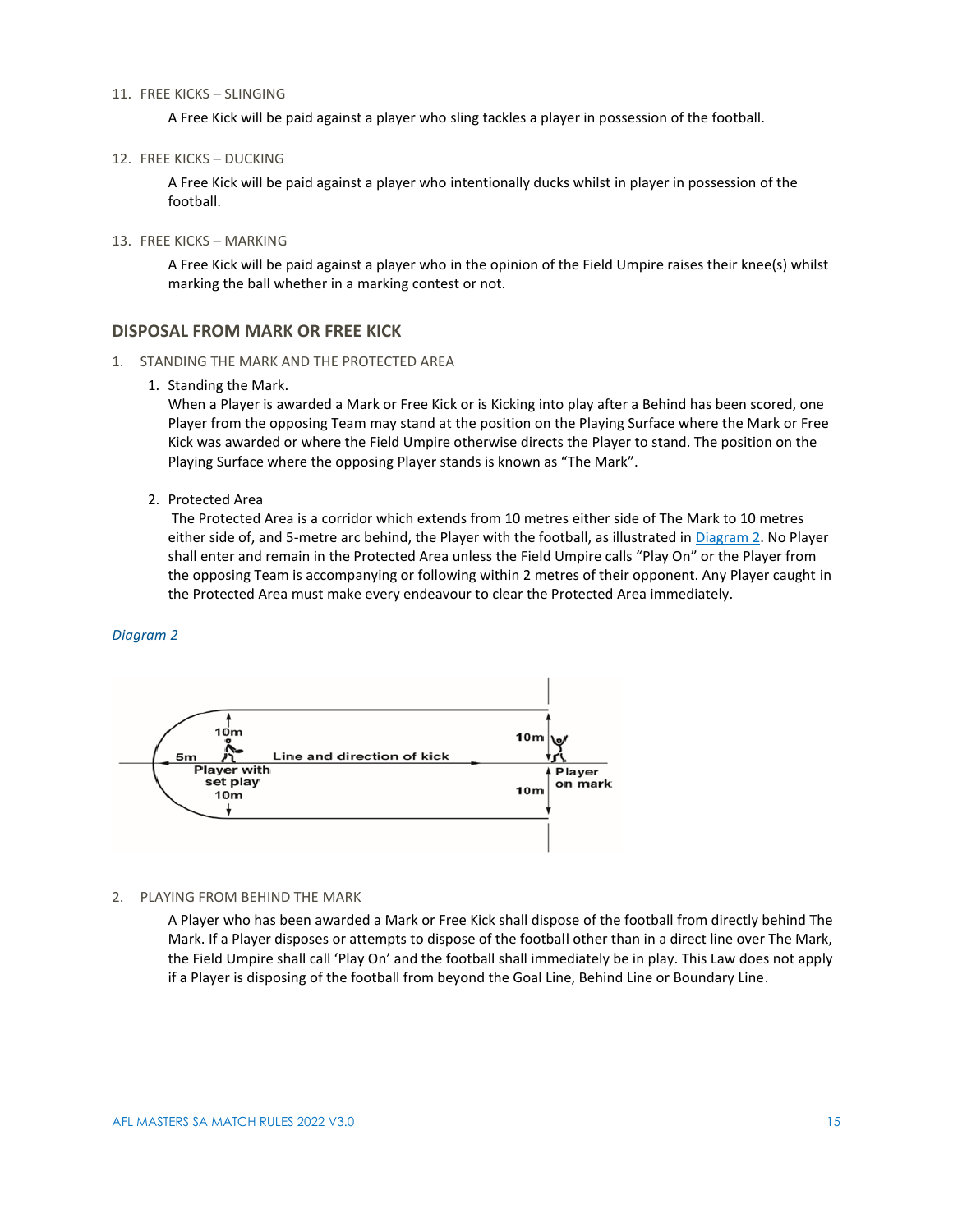- 3. KICKING FOR GOAL
	- 1. Centre of Goal Line
		- a. Where a Player is Kicking for a Goal after being awarded a Mark or a Free Kick, the Kick shall be taken along a direct line from The Mark to the centre of the Goal Line.
		- b. Where a Player is Kicking for a Goal after being awarded a Mark or Free Kick in the Goal Square, the Kick shall be taken from directly in front of the Goals from a spot horizontally across from where the Mark or Free Kick was awarded. For the avoidance of doubt, any Mark or Free Kick on any line of the Goal Square will be deemed to be in the Goal Square.
	- 2. Encroaching the Mark while Player is Kicking for Goal

If the Player standing The Mark encroaches The Mark whilst a Player is in the act of Kicking for Goal, the following shall apply

- a. if a Goal is Kicked, the Field Umpire shall signal 'All Clear' and a Goal shall be recorded; and
- b. if a Goal is not Kicked, the Player may elect to take another Kick, in which case the Player shall also be awarded a Fifty-Metre Penalty.

#### 4. DISPOSAL BY A DEFENDING PLAYER – GOAL LINE AND BEHIND LINE

If a defending Player is awarded a Free Kick or a Mark and is given or takes possession of the football from outside the Playing Surface, beyond the Goal Line or Behind Line, the following shall apply:

- a. the Player standing The Mark must be positioned 9 metres away from the Goal Line or Behind Line, as the case may be;
- b. the defending Player may play on in any direction provided the Player first crosses the Goal Line or Behind Line prior to disposing of the football;
- c. if the defending Player decides to play from outside the Playing Surface beyond the Goal Line or Behind Line, they may Correctly Dispose of the football in any direction provided they move only in that direction. If the defending Player does move from this line, the Field Umpire shall call "Play On" and the goal Umpire shall signal and record a Behind; and
- d. if the defending Player, in disposing of the football, hits either the goal or behind post, the Player shall be given the football again to recommence play.

#### 5. DISPOSAL – FROM OUT OF BOUNDS

- 1. When Permitted
	- a. A Player who is awarded a Free Kick or a Mark may bring the football into play from outside the Playing Surface beyond the Boundary Line provided that the Player moves in one direction whilst in the act of Kicking, Handballing or moving to cross the Boundary Line.
	- b. If a Player who is awarded a Free Kick or a Mark either disposes of or carries the football from outside the Playing Surface beyond the Boundary Line, the football shall be deemed to be Out of Bounds and Field Umpire shall throw the football up adjacent the spot where the original Free Kick or Mark took place if the Player:
		- i. fails to bring the football into play; or
		- ii. attempts to play on from outside the Playing Surface beyond the Boundary Line; or
		- iii. attempts to bring the football into play through the Goal Line or Behind Line; or
		- iv. does not bring the football into play in accordance with (a) above

#### 2. Standing the Mark Adjacent the Behind Post

Where a Player is given or takes possession of the football from outside the Playing Surface beyond the Boundary Line within 2 metres of the behind post, the Player standing The Mark must be positioned 9 metres away from the Boundary Line.

3. Football Back in Play

The football is deemed to be back in play when any portion of it is on or above the Boundary Line.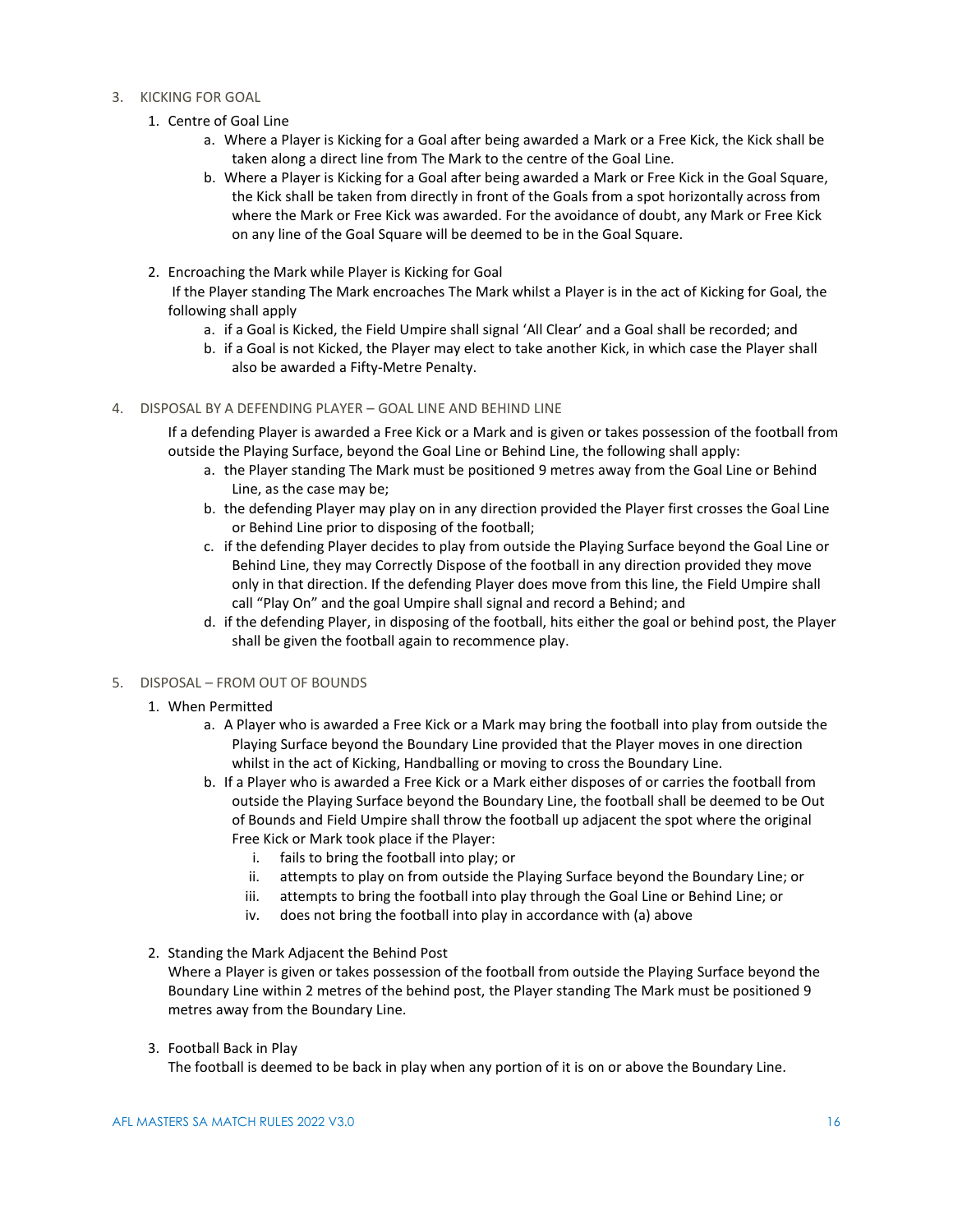#### 6. DISPOSAL WHERE PLAYER AWARDED FREE KICK OR MARK IS INJURED

Where a Player is awarded a Free Kick or a Mark and, in the opinion of the Field Umpire, that Player is suffering from an injury which will prevent him from disposing of the football, the Player who is nearest to and on the same Team as the Player awarded the Free Kick or Mark, shall dispose of the football at the location (or as near as possible) where the Free Kick or Mark was awarded.

#### 7. FURTHER BREACH OF LAWS BEFORE DISPOSAL

- a. Where a Player has been awarded a Free Kick or a Mark and before disposing of the football that Player or a Player from the same Team engages in conduct which contravenes these Laws, then the Field Umpire shall award a Free Kick to the Player against whom the conduct was directed or who is nearest to where the conduct occurred.
- b. Where a Field Umpire has awarded a Free Kick or a Mark to a Player and before disposing of the football a Player from the opposition Team engages in conduct for which a Free Kick would ordinarily be awarded, then the resultant Free Kick shall be taken where the offence occurred, or a Fifty-Metre Penalty shall be awarded to the Player with the original Free Kick or Mark, whichever is the greater penalty against the offending Team.

# <span id="page-17-0"></span>**'PLAY ON' AND THE ADVANTAGE RULE**

1. FOOTBALL IN PLAY

The football shall remain in play on each and every occasion when the Field Umpire calls and signals 'Play On'.

- 2. CIRCUMSTANCES 'PLAY ON'
	- The Field Umpire shall call and signal 'Play On' or 'Touched Play On' when:
		- a. an Umpire is struck by the football while it is in play;
		- b. the Field Umpire is of the opinion that the football, having been Kicked, was touched whilst in transit;
		- c. the Field Umpire is of the opinion that the football, having been Kicked, does not travel a distance of at least 15 metres;
		- d. the Field Umpire cancels a Free Kick;
		- e. the Field Umpire is of the opinion that a Player, who has been awarded a Free Kick or a Mark, runs, Handballs or Kicks or attempts to Handball or Kick otherwise than over The Mark;
		- f. where a Player, awarded a Mark or Free Kick, fails to dispose of the football when directed to do so by the Field Umpire;
		- g. where a Player fails to bring the football back into play when kicking in from behind after being directed to do so by the Field Umpire; or
		- h. where the Field Umpire cancels a Mark.
- 3. THE ADVANTAGE RULE

Where the Field Umpire intends to or has signalled that they intend to award a Free Kick to a Player, the Field Umpire may, instead of awarding the Free Kick, allow play to continue if a Player of the Team who receives the Free Kick has taken the advantage.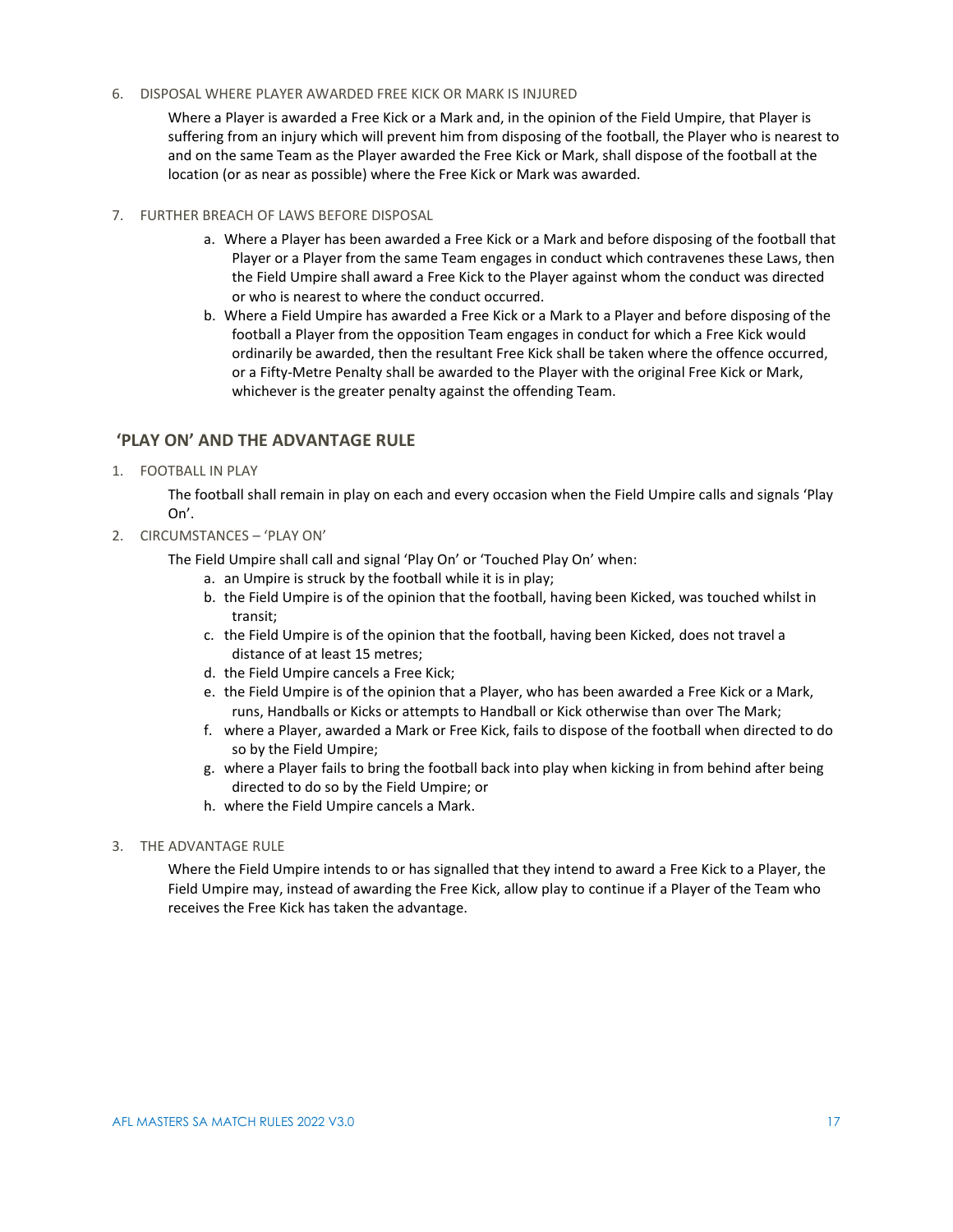# <span id="page-18-0"></span>**50 METRE PENALTY**

1. WHEN IMPOSED

Where a Field Umpire has awarded a Free Kick or a Mark to a Player, the Field Umpire shall also award a Fifty-Metre Penalty in favour of that Player if the Field Umpire is of the opinion that any Player or Official from the opposing side:

- a. has encroached The Mark;
- b. engages in Time Wasting;
- c. uses abusive, insulting, threatening or obscene language towards an Umpire;
- d. behaves in an abusive, insulting, threatening or obscene manner towards an Umpire or disputes the decision of an Umpire;
- e. enters the Protected Area, except when the Player is accompanying or following within 2 metres of their opponent;
- f. has not returned the football directly and on the full to the Player awarded the Free Kick or Mark;
- g. engages in any other conduct for which a Free Kick would ordinarily be awarded
- h. when not in the immediate contest, holds a Player after that Player has Marked the football or who has been awarded a Free Kick; or
- i. when in the contest unreasonably holds a Player after that Player has been awarded a Free Kick or has Marked the football.

#### 2. IMPOSING A FIFTY-METRE PENALTY

When the Field Umpire imposes a Fifty-Metre Penalty, the following procedure shall apply:

- a. the Field Umpire shall advance The Mark by 50 metres in a direct line with the centre of the Goal Line; and
- b. if the Player who is obtaining the benefit of the Fifty-Metre Penalty is less than 50 metres from the Goal Line, The Mark shall become the centre of the Goal Line

# <span id="page-18-1"></span>**REPORTING PLAYERS AND OFFICIALS**

- 1. OBLIGATION TO REPORT
	- 1. To Controlling Body

An Umpire shall report to the Controlling Body any Player or Official who commits or engages in conduct which may constitute a Reportable Offence:

- a. during a Match; or
- b. on the day of the Match and Within the Immediate Proximity of the Arena where the Match is conducted.
- 2. Other Appointed Persons

In addition to an Umpire, a Controlling Body may authorise a person or persons to report any Player or Official who commits or engages in conduct which may constitute a Reportable Offence. Any person so authorised shall have the same powers and duties as imposed upon an Umpire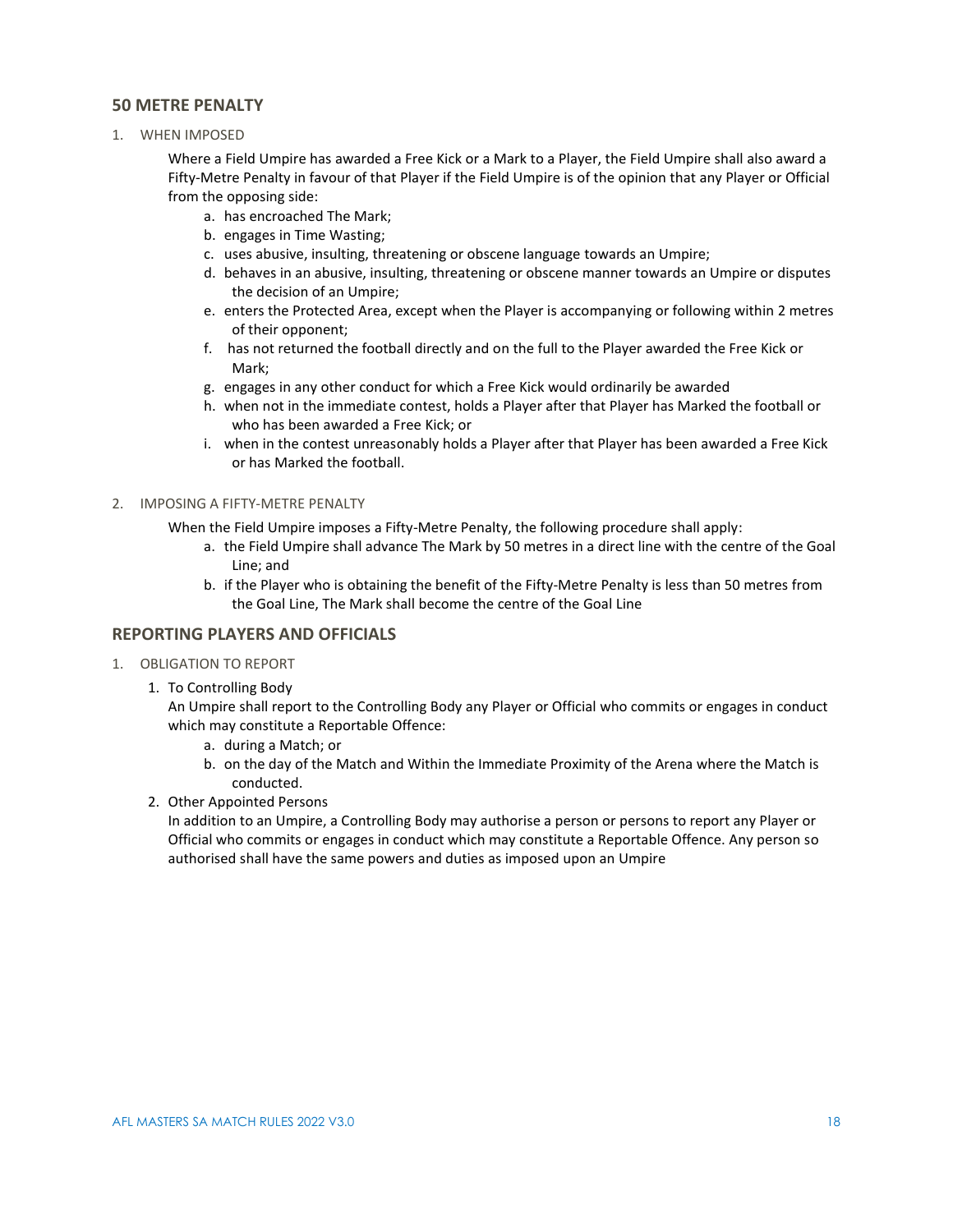#### 2. SPECIFIC OFFENCES

# 1. YELLOW CARD

A Yellow Card will be shown by the Field Umpire to any player who commits any of the following offences:

- a. Throwing a player to the ground after the ball is out of play
- b. Attempting to strike another player;
- c. Kneeing another person;
- d. Charging another player;
- e. Engaging in a melee;
- f. using abusive, insulting or obscene language towards or in relation to an Umpire;
- g. behaving in an abusive, insulting, threatening or obscene manner towards or in relation to an Umpire;
- h. disputing a decision of an Umpire;
- i. use of an obscene gesture;
- j. Engages in rough play including shoulder charges to the back of opposing player, charges on shepherding players or unnecessary vicious pushed and shepherds.

*Yellow card penalty shall be automatic send off for the remainder of the current quarter, plus the next full quarter. The Player may be replaced.*

2. RED CARD:

A Red Card will be shown by the Field Umpire to any player who commits any of the following offences:

- a. Unduly interferes with or assaults or uses threatening language to an umpire or behaves in a threatening manner towards an umpire;
- b. Assaults another player or official;
- c. Kicks or attempts to kick another player or official;
- d. Intentionally or attempts to trip by foot or leg;
- e. Front on shoulder charging (shirtfront)

*Red penalty card shall be automatic send off for remainder of game with player to face tribunal. The Player may be replaced*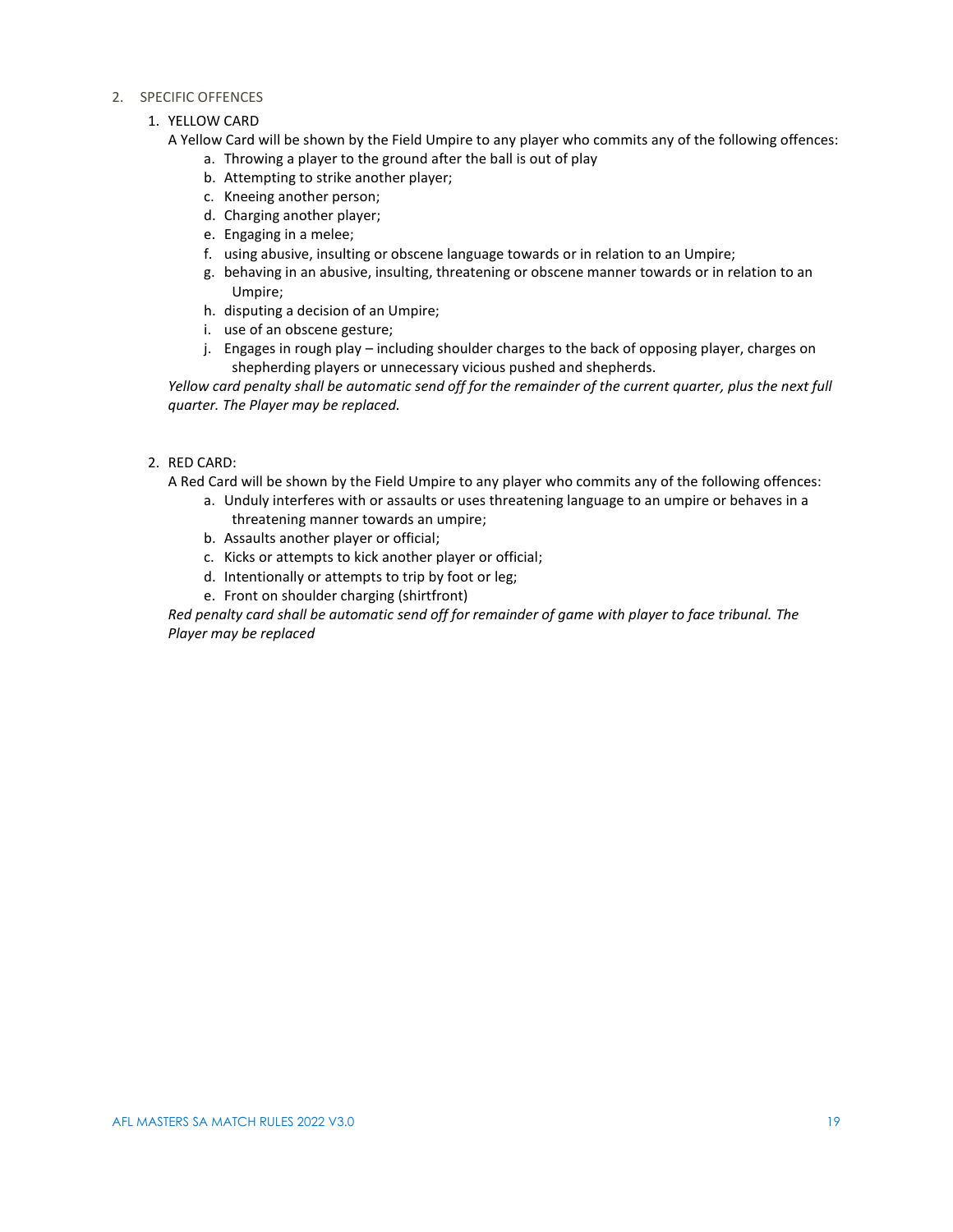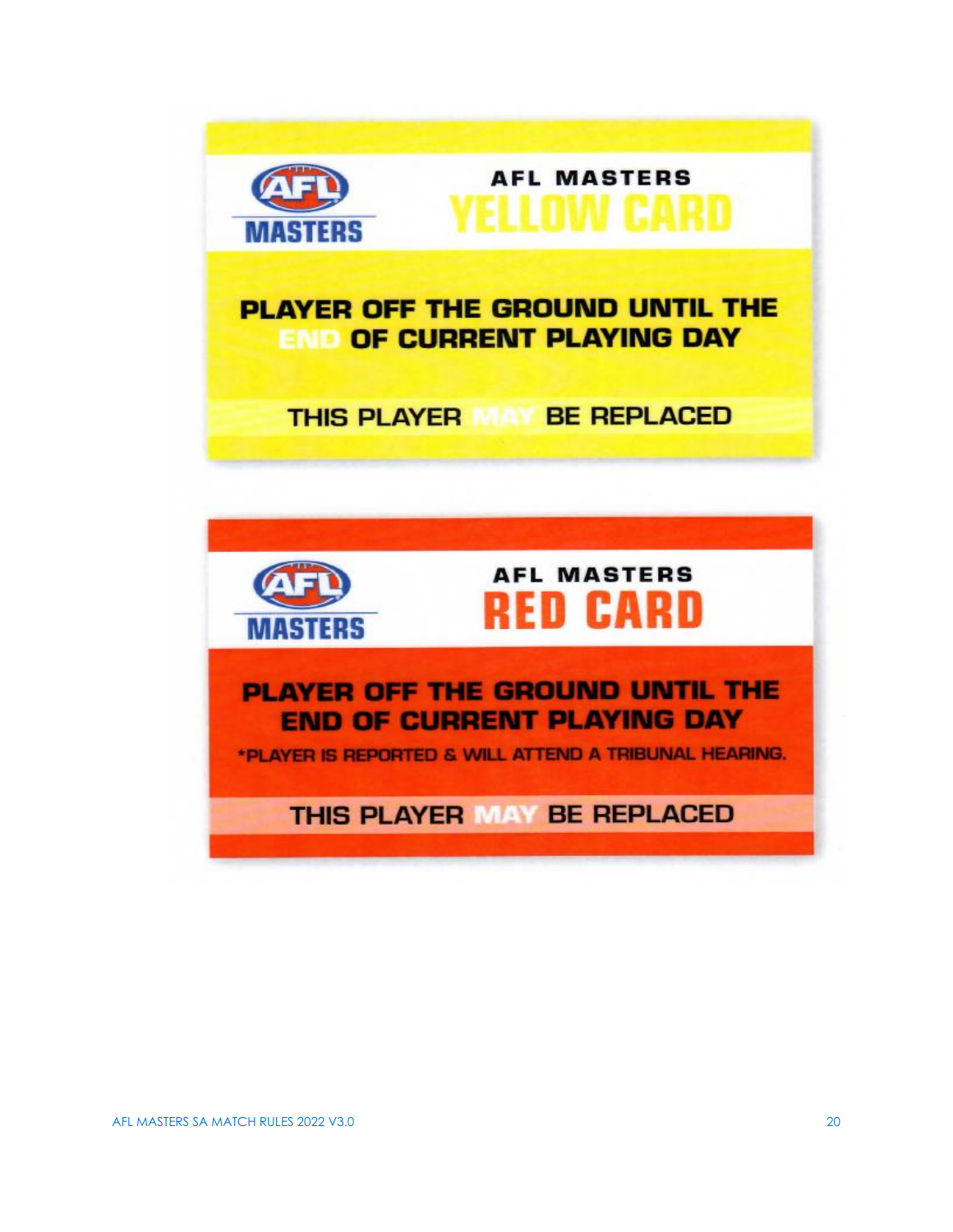#### 3. REPORTING PROCEDURE

- 1. Reports During Match
	- a. Where an Umpire reports a Player or Official during the course of a Match, the Umpire shall use their best endeavours to inform the Player or Official of the report:
		- i. at the time of the incident;
		- ii. before the commencement of the next quarter; or
		- iii. where the incident occurs in the final quarter, after the completion of the Match.
	- b. The Umpire shall use their best endeavours to inform the person against whom a Reportable Offence has been committed of the report (if applicable).
	- c. An Umpire may inform the captain, acting captain or Official of a Team of a report where it is impracticable to inform the Player or Official who has been reported.
	- d. Apart from informing a Player or Official of the report, an Umpire shall not speak with the reported Player or Official or any other Player or Official about the report which has been made.
- 2. Completing Notice of Report
	- a. During the Match or after the completion of the Match, the Umpire shall complete a notice of report on the form prescribed by the Controlling Body.
- 4. SANCTIONS AND SUSPENSIONS
	- 1. Controlling Body

The Controlling Body will form a Tribunal to investigate a notice of report and apply sanctions and suspensions as per its Constitution

# <span id="page-21-0"></span>**ORDER OFF RULE**

- 1. SIGNALLING AND PROCEDURE FOR ORDER OFF
	- 1. Signal

A Field Umpire shall, in addition to informing a Player that they are to immediately leave the Playing Surface, signal that the Player has been ordered off the Playing Surface by pointing to the Interchange Area. The Field Umpire shall hold aloft a red or yellow card to signal that the Player has been ordered off for the remainder of the Match.

- 2. Player to Leave Playing Surface
	- a. A Player shall immediately leave the Playing Surface when ordered to do so by an Umpire under this Law
	- b. Where a Player refuses to or does not immediately leave the Playing Surface when ordered to do so by an Umpire, the Field Umpire will suspend play until the offending Player has left the field.
- 2. REPLACING PLAYER

A Player ordered off due to receiving a Yellow or Red card maybe replaced for the duration of the match.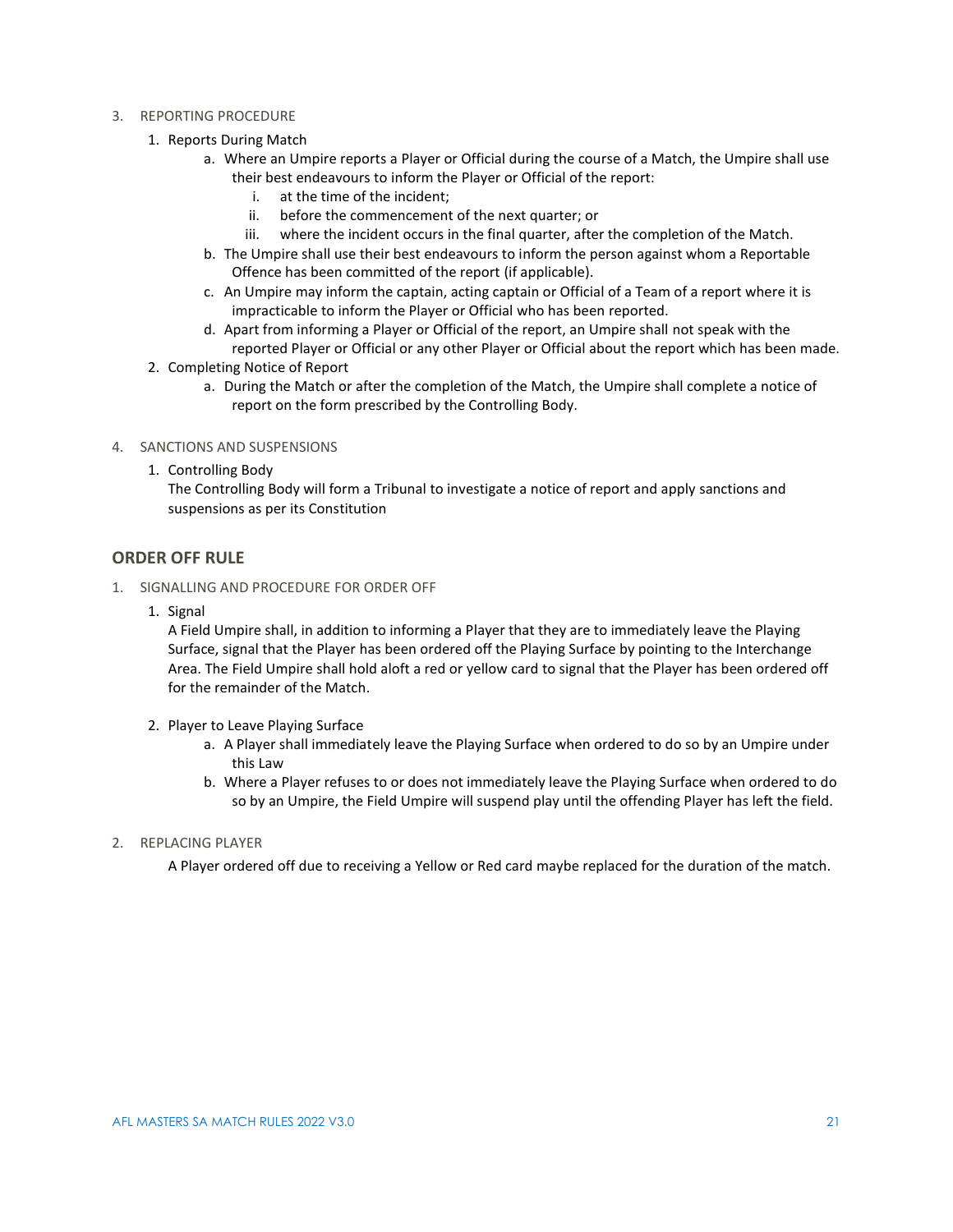# <span id="page-22-0"></span>**INFECTIOUS DISEASES**

#### 1. THE MEANING OF ACTIVE BLEEDING

"Active Bleeding" means the existence of an injury or wound, which continues to bleed. Active Bleeding does not include minor bleeding from a graze or scratch, which has abated and can be readily removed from a Player or any part of their uniform.

#### 2. PARTICIPATION IN MATCHES WHEN ACTIVELY BLEEDING

- 1. A Player must not remain on the Playing Surface for so long as they are Actively Bleeding; and
- 2. A Club or Team must not allow any of its Players to remain on the Playing Surface for so long as the Player is Actively Bleeding
- 3. Unless immediate treatment needs to be given, having due regard to a Player's health and safety, a Club or Team must not allow any Player who is Actively Bleeding to be treated on the Playing Surface.

#### 3. ACTIVE BLEEDING – ROLE OF UMPIRE

1. Role of Umpire

Where a Field Umpire is of the opinion that a Player is Actively Bleeding, the Field Umpire must stop play at the first available opportunity:

- a. direct the Player concerned to immediately leave the Playing Surface; and
- b. wait a reasonable period to allow the replacement Player to take up position before recommencing play; and recommence play.

#### 2. Player to Follow Directions of Field Umpire

Where a Player is directed by a Field Umpire to leave the Playing Surface because they are Actively Bleeding, the Player must leave the Playing Surface immediately through the Interchange Area. The Player must not re-enter the Playing Surface or take any further part in any Match until and unless:

- a. the cause of such bleeding has been abated;
- b. the injury is securely bound to ensure that all blood is contained;
- c. any blood-stained article of uniform has been removed and replaced; and
- d. any blood on any part of the Player's body has been thoroughly cleansed and removed.
- 3. Replacement Player

A Player directed to leave the Playing Surface may be replaced by another Player listed on the Team Sheet. A replacement Player may enter the Playing Surface while the Player that they are replacing is leaving the Playing Surface. If a replacement Player has not entered the Playing Surface by the time the directed Player has left the Playing Surface, the Field Umpire must recommence play immediately.

#### 4. Refusal to Leave Playing Surface

Where a Player refuses to or does not immediately leave the Playing Surface when directed to do so by a Field Umpire, the following will apply:

- a. the Field Umpire must warn the Player that a Free Kick will be awarded and that the Player may be reported if they do not leave the Playing Surface;
- b. if the Player still refuses to leave the Playing Surface, the Field Umpire must award a Free Kick to the Player of the opposing Team who is nearest to where the warning was given or where play was stopped, whichever is the greatest penalty;
- c. if the Player refuses to leave the Playing Surface:
	- i. the field Umpire shall report the Player for misconduct in failing to follow a direction of an Umpire